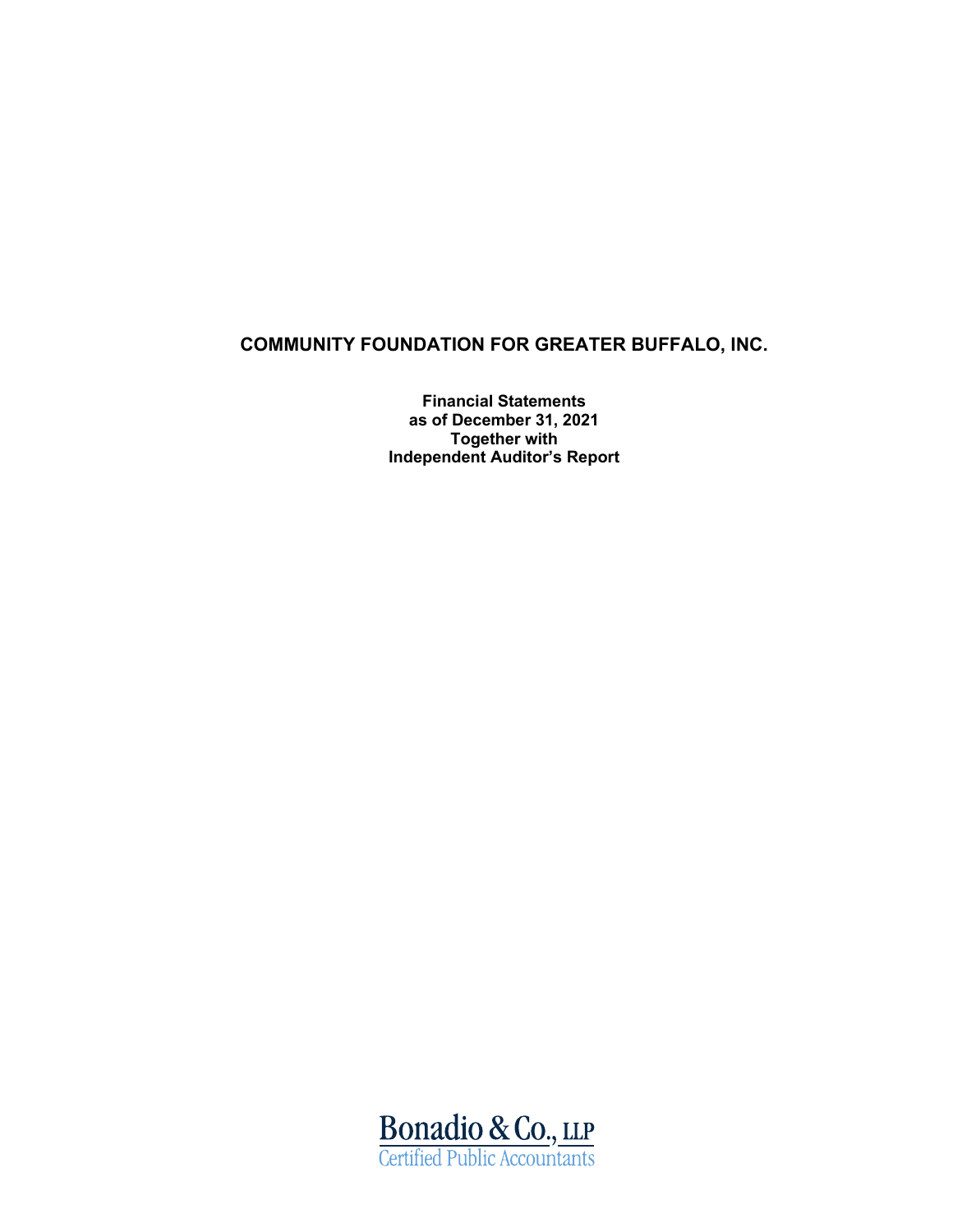## **INDEPENDENT AUDITOR'S REPORT**

June 10, 2022

To the Board of Directors of Community Foundation for Greater Buffalo, Inc.:

#### **Opinion**

We have audited the accompanying financial statements of Community Foundation for Greater Buffalo, Inc., (a New York not-for-profit corporation), which comprise the balance sheet as of December 31, 2021, and the related statements of activities and change in net assets, functional expenses, and cash flows for the year then ended, and the related notes to the financial statements.

In our opinion, the financial statements referred to above present fairly, in all material respects, the financial position of Community Foundation for Greater Buffalo, Inc. as of December 31, 2021, and the changes in net assets and its cash flows for the year then ended in accordance with accounting principles generally accepted in the United States of America.

## **Basis for Opinion**

We conducted our audit in accordance with auditing standards generally accepted in the United States of America. Our responsibilities under those standards are further described in the Auditor's Responsibilities for the Audit of the Financial Statements section of our report. We are required to be independent of Community Foundation for Greater Buffalo, Inc. and to meet our other ethical responsibilities in accordance with the relevant ethical requirements relating to our audit. We believe that the audit evidence we have obtained is sufficient and appropriate to provide a basis for our audit opinion.

#### **Responsibilities of Management for the Financial Statements**

Management is responsible for the preparation and fair presentation of the financial statements in accordance with accounting principles generally accepted in the United States of America, and for the design, implementation, and maintenance of internal control relevant to the preparation and fair presentation of financial statements that are free from material misstatement, whether due to fraud or error.

In preparing the financial statements, management is required to evaluate whether there are conditions or events, considered in the aggregate, that raise substantial doubt about Community Foundation for Greater Buffalo, Inc.'s ability to continue as a going concern within one year after the date that the financial statements are available to be issued.

100 Corporate Parkway Suite 200 Amherst, New York 14226 p (716) 250-6600 f (716) 250-6605

www.bonadio.com

(Continued)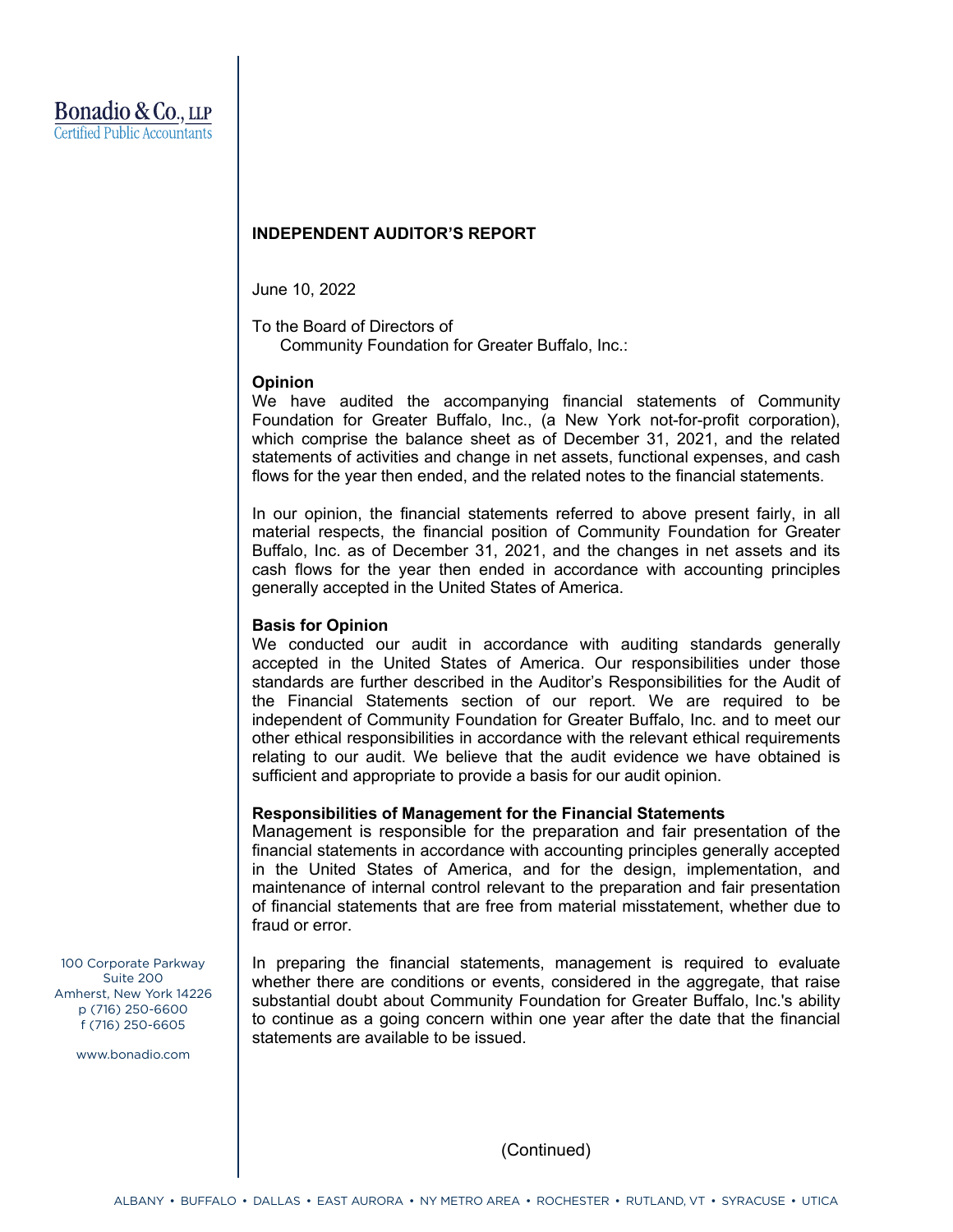## **INDEPENDENT AUDITOR'S REPORT**

(Continued)

## **Auditor's Responsibilities for the Audit of the Financial Statements**

Our objectives are to obtain reasonable assurance about whether the financial statements as a whole are free from material misstatement, whether due to fraud or error, and to issue an auditor's report that includes our opinion. Reasonable assurance is a high level of assurance but is not absolute assurance and therefore is not a guarantee that an audit conducted in accordance with generally accepted auditing standards will always detect a material misstatement when it exists. The risk of not detecting a material misstatement resulting from fraud is higher than for one resulting from error, as fraud may involve collusion, forgery, intentional omissions, misrepresentations, or the override of internal control. Misstatements, including omissions, are considered material if there is a substantial likelihood that, individually or in the aggregate, they would influence the judgment made by a reasonable user based on the financial statements.

In performing an audit in accordance with generally accepted auditing standards, we:

- Exercise professional judgment and maintain professional skepticism throughout the audit.
- Identify and assess the risks of material misstatement of the financial statements, whether due to fraud or error, and design and perform audit procedures responsive to those risks. Such procedures include examining, on a test basis, evidence regarding the amounts and disclosures in the financial statements.
- Obtain an understanding of internal control relevant to the audit in order to design audit procedures that are appropriate in the circumstances, but not for the purpose of expressing an opinion on the effectiveness of Community Foundation for Greater Buffalo, Inc.'s internal control. Accordingly, no such opinion is expressed.
- Evaluate the appropriateness of accounting policies used and the reasonableness of significant accounting estimates made by management, as well as evaluate the overall presentation of the financial statements.
- Conclude whether, in our judgment, there are conditions or events, considered in the aggregate, that raise substantial doubt about Community Foundation for Greater Buffalo, Inc.'s ability to continue as a going concern for a reasonable period of time.

We are required to communicate with those charged with governance regarding, among other matters, the planned scope and timing of the audit, significant audit findings, and certain internal control related matters that we identified during the audit.

#### **Report on Summarized Comparative Information**

We have previously audited Community Foundation for Greater Buffalo, Inc.'s 2020 financial statements, and we expressed an unmodified audit opinion on those audited financial statements in our report dated June 2, 2021. In our opinion, the summarized comparative information presented herein as of and for the year ended December 31, 2020, is consistent, in all material respects, with the audited financial statements from which it has been derived.

Bonadio & Co., LLP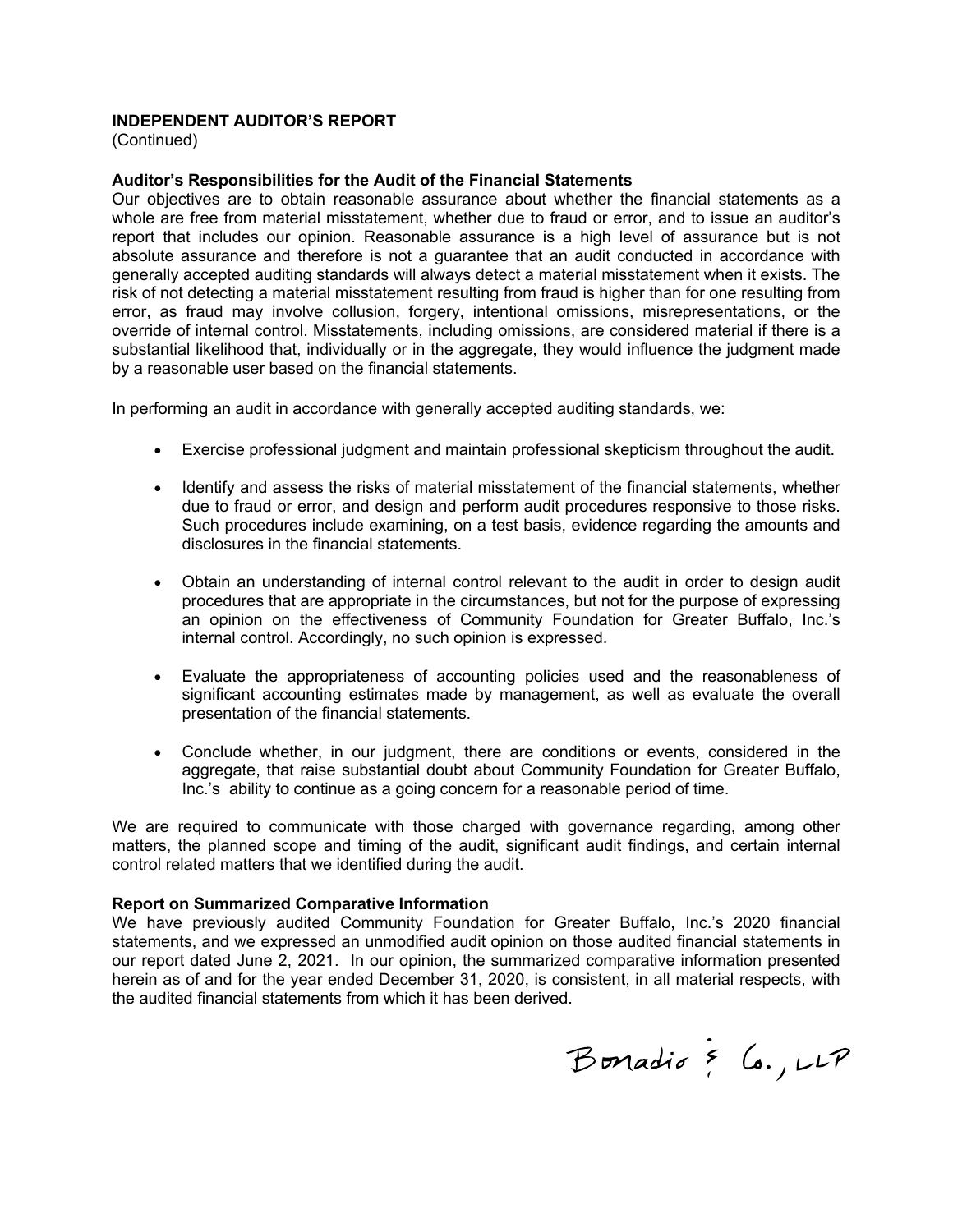# **BALANCE SHEET DECEMBER 31, 2021**

(With Comparative Totals for 2020)

|                                             | 2021               | 2020               |
|---------------------------------------------|--------------------|--------------------|
| <b>ASSETS</b>                               |                    |                    |
| Cash                                        | \$<br>29,201,485   | \$<br>36,529,945   |
| Investments                                 | 719,465,674        | 588,181,933        |
| Receivables                                 | 76,205,948         | 1,956,539          |
| Beneficial interest in trusts               | 48,489,096         | 41,031,594         |
| Property and equipment, net<br>Other assets | 486,541<br>531,561 | 569,281<br>401,974 |
|                                             |                    |                    |
| <b>Total assets</b>                         | 874,380,305<br>S   | 668,671,266<br>\$  |
| <b>LIABILITIES AND NET ASSETS</b>           |                    |                    |
| <b>LIABILITIES:</b>                         |                    |                    |
| Accounts payable and accrued expenses       | \$<br>1,316,763    | \$<br>1,621,601    |
| Grants payable                              | 2,702,095          | 2,377,924          |
| Amounts held in custody for others          | 151,893,705        | 129,634,916        |
| Deferred revenue                            | 13,052,927         | 12,696,787         |
| <b>Total liabilities</b>                    | 168,965,490        | 146,331,228        |
| <b>NET ASSETS:</b>                          |                    |                    |
| Without donor restrictions                  | 196,437,432        | 158,581,609        |
| With donor restrictions:                    |                    |                    |
| Restricted for charitable purposes          | 364,568,864        | 234,904,564        |
| Restricted in perpetuity - endowment        | 95,919,423         | 87,822,271         |
| Restricted for the passage of time          | 48,489,096         | 41,031,594         |
| Total with donor restrictions               | 508,977,383        | 363,758,429        |
| Total net assets                            | 705,414,815        | 522,340,038        |
| Total liabilities and net assets            | 874,380,305<br>\$  | 668,671,266<br>\$  |

The accompanying notes are an integral part of these statements.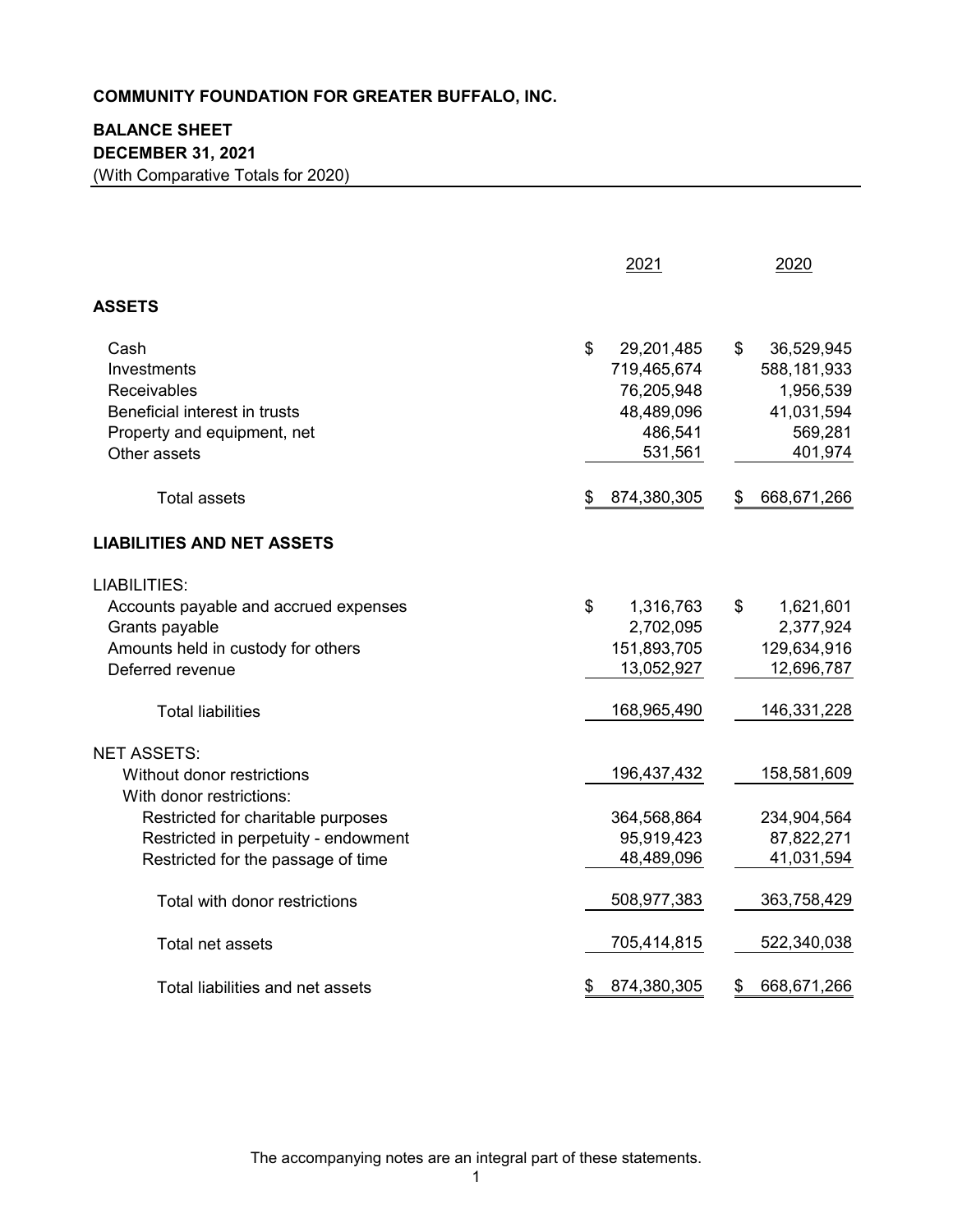## **STATEMENT OF ACTIVITIES AND CHANGE IN NET ASSETS FOR THE YEAR ENDED DECEMBER 31, 2021**

(With Comparative Totals for 2020)

|                                                  |                               |                                   | Total               |                   |
|--------------------------------------------------|-------------------------------|-----------------------------------|---------------------|-------------------|
|                                                  | Without Donor<br>Restrictions | <b>With Donor</b><br>Restrictions | 2021                | 2020              |
| Revenue and Support:                             |                               |                                   |                     |                   |
| Contributions                                    | \$<br>38,814,475              | \$<br>98,319,287                  | 137, 133, 762<br>\$ | \$<br>58,323,625  |
| <b>Beauests</b>                                  | 8,237,830                     | 6,275,504                         | 14,513,334          | 2,570,726         |
| Investment earnings, net                         | 45,585,966                    | 52,551,835                        | 98,137,801          | 70,127,009        |
| Grants received to support community leadership  | 774,751                       | 2,528,869                         | 3,303,620           | 4,631,511         |
| Change in value of beneficial interest in trusts |                               | 7,457,501                         | 7,457,501           | 5,137,468         |
| Other                                            | 903,799                       |                                   | 903,799             | 779,342           |
| Net assets released from restrictions            | 21,914,042                    | (21, 914, 042)                    |                     |                   |
|                                                  | 116,230,863                   | 145,218,954                       | 261,449,817         | 141,569,681       |
| Less: Amounts related to assets held in custody: |                               |                                   |                     |                   |
| Contributions                                    | (6, 542, 112)                 |                                   | (6, 542, 112)       | (7, 340, 340)     |
| Investment earnings, net                         | (23, 318, 875)                |                                   | (23, 318, 875)      | (17, 584, 132)    |
| Leadership initiatives                           | (774, 751)                    |                                   | (774, 751)          | (1,503,557)       |
| Total amounts related to assets held in custody  | (30, 635, 738)                |                                   | (30,635,738)        | (26, 428, 029)    |
| Total revenue and support                        | 85,595,125                    | 145,218,954                       | 230,814,079         | 115,141,652       |
|                                                  |                               |                                   |                     |                   |
| Expenses:<br>Program Activity:                   |                               |                                   |                     |                   |
| Grants and scholarships awarded                  | 48,711,292                    |                                   | 48,711,292          | 41,931,739        |
| Grant making services and fund stewardship       | 1,250,237                     |                                   | 1,250,237           | 1,150,094         |
|                                                  | 49,961,529                    |                                   | 49,961,529          | 43,081,833        |
| External community leadership grants             | 2,158,561                     |                                   | 2,158,561           | 3,674,646         |
| Foundation community leadership initiatives      | 1,180,439                     |                                   | 1,180,439           | 1,358,946         |
| Total program activity                           | 53,300,529                    |                                   | 53,300,529          | 48,115,425        |
| <b>Supporting Services:</b>                      |                               |                                   |                     |                   |
| Management and general                           | 2,650,175                     |                                   | 2,650,175           | 2,575,822         |
| Development                                      | 288,677                       |                                   | 288,677             | 289,646           |
| Total supporting services                        | 2,938,852                     |                                   | 2,938,852           | 2,865,468         |
| Less: Amounts related to assets held in custody: |                               |                                   |                     |                   |
| Grants approved                                  | (7, 725, 328)                 |                                   | (7, 725, 328)       | (4,715,657)       |
| External leadership grants                       | (774, 751)                    |                                   | (774, 751)          | (1,503,557)       |
| Total amounts related to assets held in custody  | (8,500,079)                   |                                   | (8,500,079)         | (6, 219, 214)     |
| <b>Total expenses</b>                            | 47,739,302                    |                                   | 47,739,302          | 44,761,679        |
| CHANGE IN NET ASSETS                             | 37,855,823                    | 145,218,954                       | 183,074,777         | 70,379,973        |
| NET ASSETS - beginning of year                   | 158,581,609                   | 363,758,429                       | 522,340,038         | 451,960,065       |
| NET ASSETS - end of year                         | \$<br>196,437,432             | \$<br>508,977,383                 | \$<br>705,414,815   | 522,340,038<br>\$ |

The accompanying notes are an integral part of these statements.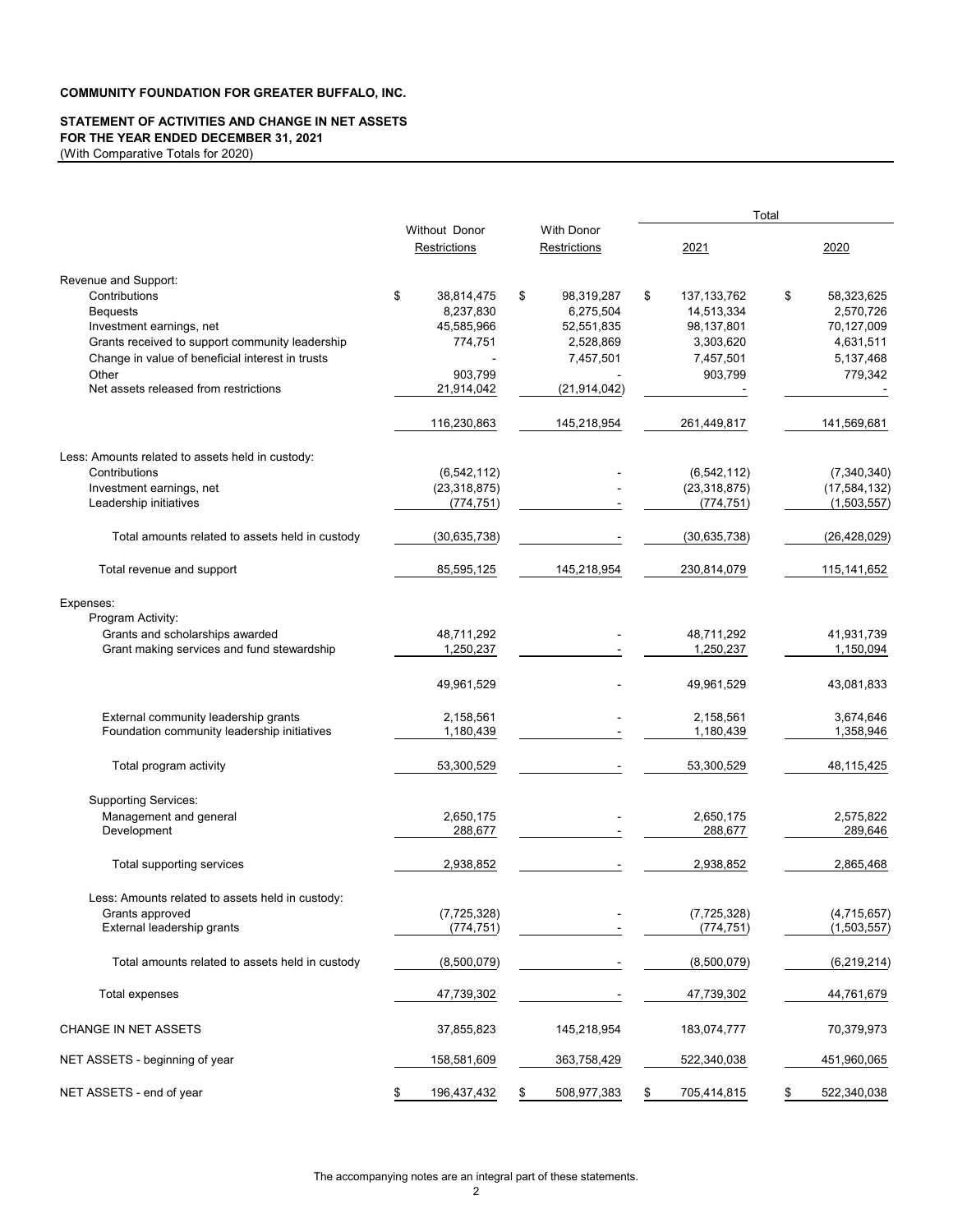#### **STATEMENT OF FUNCTIONAL EXPENSES**

**FOR THE YEAR ENDED DECEMBER 31, 2021** (With Comparative Totals for 2020)

|                                                                                                                                                                                                                                                               |                                                                                                        | <b>Program Activity</b>                                                                                    |    |                                                                                             |                                                                                                                    |                                                                                                                               | <b>Supporting Services</b>                                                                                                                     |                                                                                                                               |                                                                                                                                   |                                                 |                                                                                                                                   |       |                                                                                                                                   |
|---------------------------------------------------------------------------------------------------------------------------------------------------------------------------------------------------------------------------------------------------------------|--------------------------------------------------------------------------------------------------------|------------------------------------------------------------------------------------------------------------|----|---------------------------------------------------------------------------------------------|--------------------------------------------------------------------------------------------------------------------|-------------------------------------------------------------------------------------------------------------------------------|------------------------------------------------------------------------------------------------------------------------------------------------|-------------------------------------------------------------------------------------------------------------------------------|-----------------------------------------------------------------------------------------------------------------------------------|-------------------------------------------------|-----------------------------------------------------------------------------------------------------------------------------------|-------|-----------------------------------------------------------------------------------------------------------------------------------|
|                                                                                                                                                                                                                                                               | <b>Grant Making</b><br>and Fund<br>Stewardship                                                         | External<br>Community<br>Leadership<br>Grants                                                              |    | Community<br>Leadership<br>Initiatives                                                      | Total                                                                                                              | Management<br>and<br>General                                                                                                  | Development                                                                                                                                    | Total                                                                                                                         | Expenses<br>Before<br>Elimination of<br><b>Funds Held</b><br>In Custody                                                           | Less: Expenses<br>From Funds Held<br>in Custody | 2021                                                                                                                              | Total | 2020                                                                                                                              |
| Grants awarded<br>Scholarships awarded                                                                                                                                                                                                                        | 42,152,061<br>6,559,231                                                                                | 732,251                                                                                                    | -S |                                                                                             | 42.884.312<br>6,559,231                                                                                            |                                                                                                                               |                                                                                                                                                |                                                                                                                               | 42.884.312<br>6,559,231                                                                                                           | 8,457,579 \$                                    | 34,426,733<br>6,559,231                                                                                                           |       | 31,163,483<br>6,052,600                                                                                                           |
|                                                                                                                                                                                                                                                               | 48,711,292                                                                                             | 732,251                                                                                                    |    |                                                                                             | 49,443,543                                                                                                         |                                                                                                                               |                                                                                                                                                |                                                                                                                               | 49,443,543                                                                                                                        | 8,457,579                                       | 40,985,964                                                                                                                        |       | 37,216,083                                                                                                                        |
| Salaries and wages<br><b>Employee benefits</b><br>Payroll taxes<br>Consultants/professional pervices<br>Occupancy<br>Advertising and promotion<br>Information technology<br>Depreciation<br>Office expenses<br>Professional development<br>Insurance<br>Other | 894,558<br>112,253<br>66,677<br>46,690<br>56,620<br>9,089<br>26,099<br>13,860<br>25<br>7,998<br>16,368 | 426,911<br>40,160<br>31,600<br>667,129<br>51,770<br>101,601<br>3,402<br>50,088<br>36,306<br>8,132<br>9,211 |    | 754.273<br>96,377<br>50,616<br>218,705<br>44.499<br>1,359<br>6,648<br>623<br>5,430<br>1,909 | 2,075,742<br>248,790<br>148,893<br>932,524<br>152.889<br>112,049<br>29,501<br>70,596<br>36,954<br>21,560<br>27,488 | 1,560,004<br>192,252<br>105,546<br>205,466<br>140,677<br>65,377<br>138,483<br>133,789<br>55,229<br>18,361<br>24,495<br>10,496 | 128,686<br>17,346<br>8,524<br>101,505<br>6.660<br>18,627<br>$\overline{\phantom{a}}$<br>$\overline{\phantom{a}}$<br>5,628<br>500<br>846<br>355 | 1,688,690<br>209,598<br>114,070<br>306,971<br>147,337<br>84,004<br>138,483<br>133,789<br>60,857<br>18,861<br>25,341<br>10,851 | 3,764,432<br>458,388<br>262,963<br>1,239,495<br>300,226<br>196,053<br>167,984<br>133,789<br>131,453<br>55,815<br>46,901<br>38,339 | $\overline{\phantom{a}}$<br>42,500              | 3,764,432<br>458,388<br>262,963<br>1,196,995<br>300,226<br>196,053<br>167,984<br>133,789<br>131,453<br>55,815<br>46,901<br>38,339 |       | 3,734,764<br>443,949<br>256,113<br>2,029,292<br>282,109<br>236,958<br>158,374<br>108,051<br>103,024<br>56,022<br>43,809<br>93,131 |
|                                                                                                                                                                                                                                                               | 1,250,237<br>49,961,529                                                                                | 1,426,310<br>2,158,561                                                                                     |    | 180,439<br>1,180,439                                                                        | 3,856,986<br>53,300,529                                                                                            | 2,650,175<br>2,650,175                                                                                                        | 288,677<br>288,677                                                                                                                             | 2,938,852<br>2,938,852                                                                                                        | 6,795,838<br>56,239,381                                                                                                           | 42,500<br>8,500,079                             | 6,753,338<br>47,739,302                                                                                                           |       | 7,545,596<br>44,761,679                                                                                                           |
| Less: Expenses from Funds Held in Custody                                                                                                                                                                                                                     | (7, 725, 328)<br>42,236,201                                                                            | (774, 751)<br>1,383,810                                                                                    |    | .180,439                                                                                    | (8,500,079)<br>44,800,450                                                                                          | 2,650,175                                                                                                                     | 288,677                                                                                                                                        | 2,938,852                                                                                                                     | (8,500,079)<br>47,739,302                                                                                                         | (8,500,079)                                     | 47,739,302                                                                                                                        |       | 44,761,679                                                                                                                        |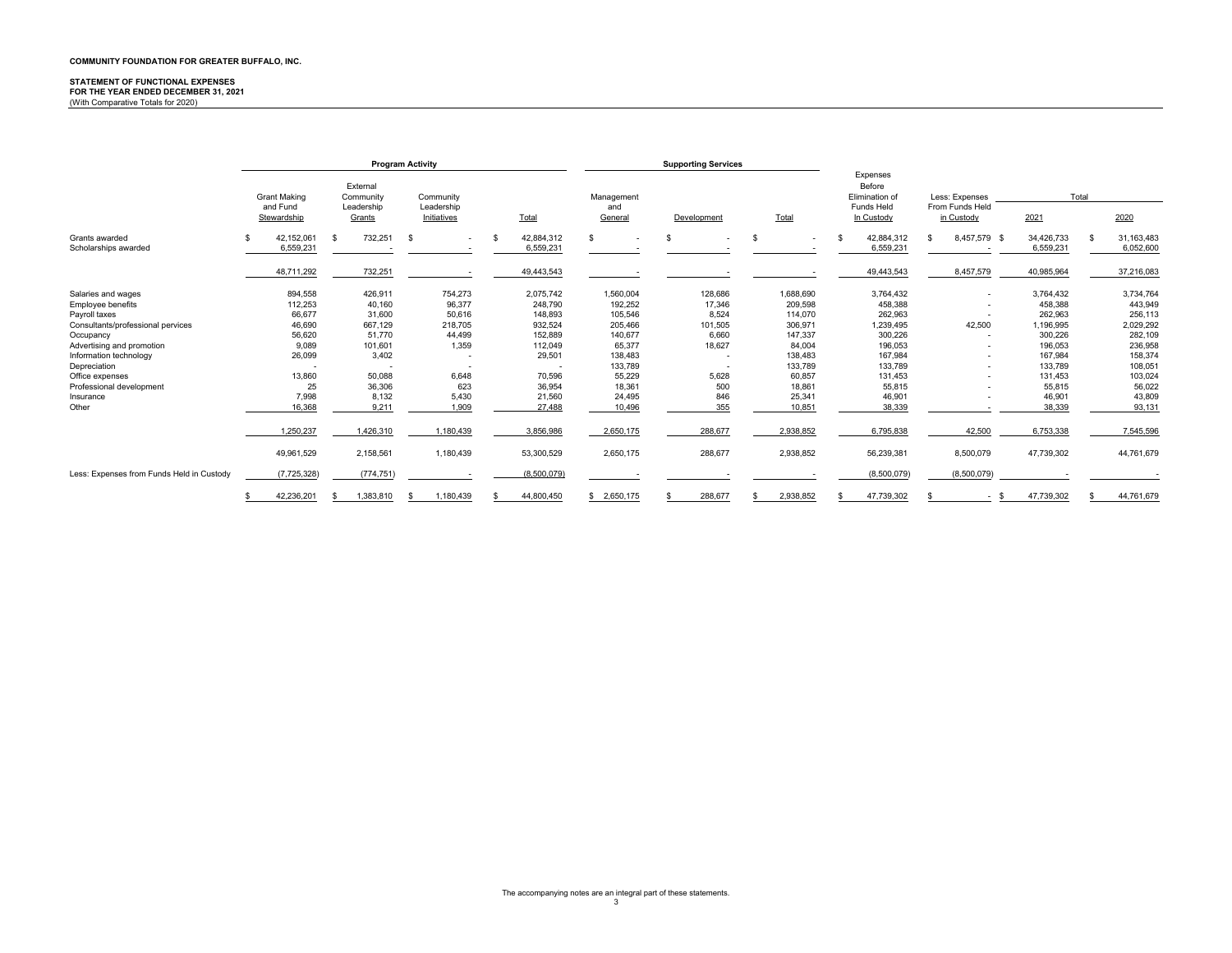## **STATEMENT OF CASH FLOWS FOR THE YEAR ENDED DECEMBER 31, 2021**

(With Comparative Totals for 2020)

|                                                       | 2021              | 2020             |
|-------------------------------------------------------|-------------------|------------------|
| CASH FLOW FROM OPERATING ACTIVITIES:                  |                   |                  |
| Change in net assets                                  | \$<br>183,074,777 | \$<br>70,379,973 |
| Adjustments to reconcile change in net assets to      |                   |                  |
| net cash flow from operating activities:              |                   |                  |
| Net realized and unrealized gains on investments      | (94, 648, 471)    | (68,004,194)     |
| Change in beneficial interest in trusts               | (7, 457, 502)     | (5, 137, 467)    |
| Depreciation                                          | 133,789           | 108,051          |
| Contributions restricted for investment in endowments | (55,316,891)      | (18, 562, 616)   |
| Changes in other operating assets and liabilities:    |                   |                  |
| Receivables                                           | (74, 249, 409)    | 7,621,265        |
| Other assets                                          | (129, 587)        | (87, 619)        |
| Accounts payable and accrued expenses                 | (304, 838)        | 92,238           |
| Grants payable                                        | 324,171           | 661,153          |
| Amounts held in custody for others                    | 22,258,789        | 18,618,979       |
| Deferred revenue                                      | 356,140           | 11,316,276       |
| Net cash flow from operating activities               | (25,959,032)      | 17,006,039       |
| CASH FLOW FROM INVESTING ACTIVITIES:                  |                   |                  |
| Purchases of investments                              | (72, 614, 584)    | (60,045,009)     |
| Proceeds from sales of investments                    | 35,979,314        | 38,559,181       |
| Purchase of property and equipment                    | (51,049)          | (413, 937)       |
| Net cash flow from investing activities               | (36,686,319)      | (21, 899, 765)   |
| <b>CASH FLOW FROM FINANCING ACTIVITIES:</b>           |                   |                  |
| Contributions restricted for investment in endowments | 55,316,891        | 18,562,616       |
| Net cash flow from financing activities               | 55,316,891        | 18,562,616       |
| <b>CHANGE IN CASH</b>                                 | (7,328,460)       | 13,668,890       |
| CASH - beginning of year                              | 36,529,945        | 22,861,055       |
| CASH - end of year                                    | \$<br>29,201,485  | \$<br>36,529,945 |

The accompanying notes are an integral part of these statements.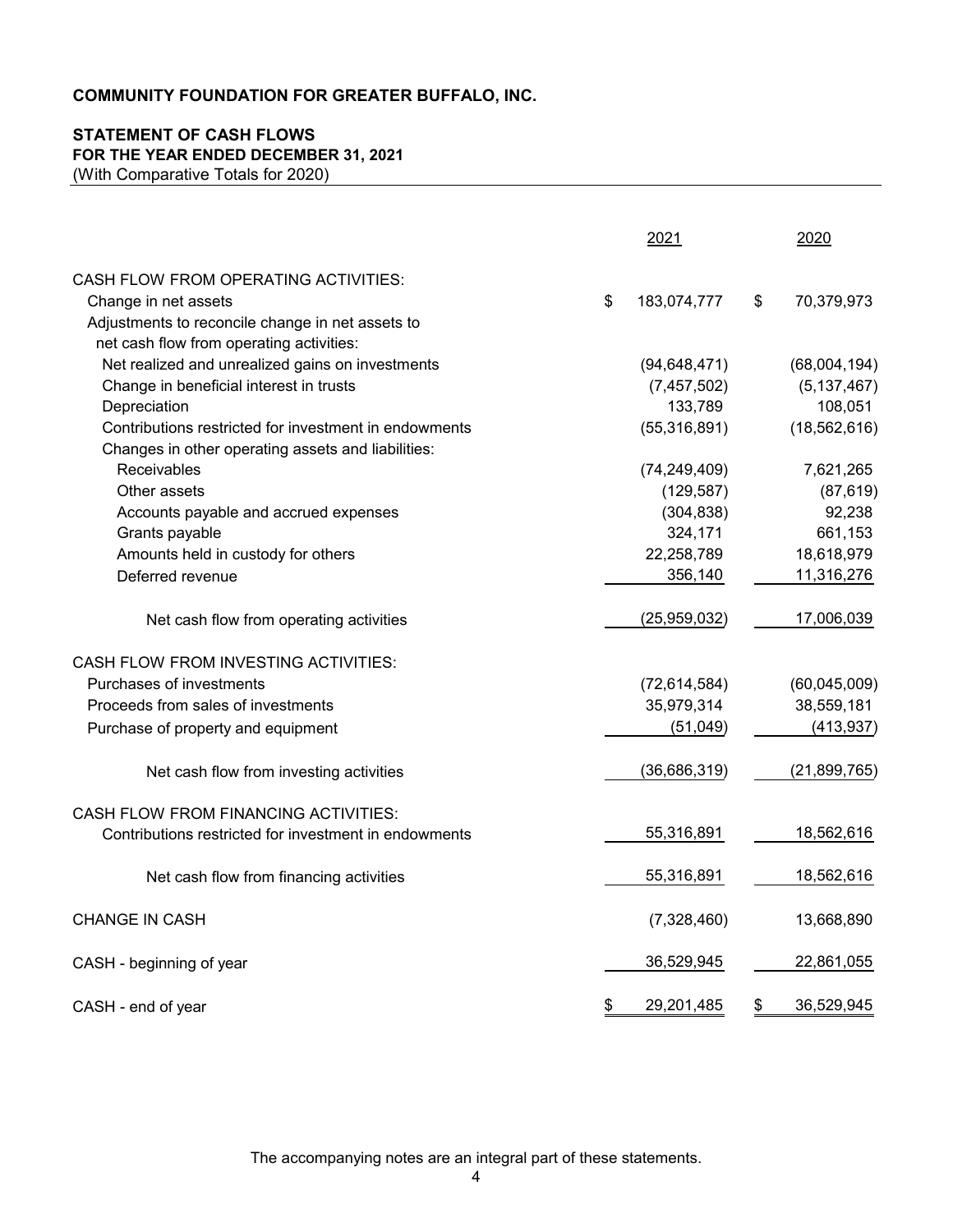#### **NOTES TO FINANCIAL STATEMENTS DECEMBER 31, 2021**

### **1. THE ORGANIZATION**

Community Foundation for Greater Buffalo, Inc. (Foundation) is a not-for-profit organization dedicated to connecting people, ideas and resources to improve lives in Western New York State. Since its establishment in 1919, the Foundation has been committed to helping individuals, families, and organizations make their charitable goals a reality. The Foundation is also devoted to providing leadership to help address critical community issues and needs. The administration of the Foundation and the approval of its grants and annual operating budget are the responsibility of the Foundation's Board of Directors (Board).

## **2. SUMMARY OF SIGNIFICANT ACCOUNTING POLICIES**

## **Financial Reporting**

The financial statements have been prepared on the accrual basis of accounting in conformity with accounting principles generally accepted in the United States of America ("US GAAP"). Under US GAAP, not-for-profit organizations are required to report their financial position and activities according to the following net asset classifications:

*Net Assets Without Donor Restrictions:* Net assets available from charitable assets received that are not subject to donor restrictions and are held in funds consisting of the following types:

*Non-Endowed Advised Funds:* Balances in advised non-endowed funds and the amounts remaining from the annual spendable appropriation from endowed advised funds that are available for distribution to charitable organizations or causes upon recommendations from the fund establisher or their designated fund advisor(s). These funds allow advisors to identify funding opportunities aligned with their values and charitable interests and recommend grants that are subject to the Foundation's due diligence and approval.

*Designated by the Board for Endowment to Support the Changing Needs of the Community:* Charitable assets received are held in funds without donor restrictions designated by the Board to provide perpetual support for the changing needs of the community over time and are used for: community grant-making, community leadership activities and other Foundation operating activities.

The Board prioritizes its community grant-making and leadership activities using four community goals developed through a comprehensive strategic planning process. These community goals address the following critical community issues and needs: 1) improving educational achievement and workforce readiness for residents living in low-income households, 2) increasing racial/ethnic equity, 3) protecting and restoring significant environmental resources and promoting equitable access, and 4) strengthening the region as a center for architecture, arts, and culture.

The Foundation's Board has a general policy to designate for endowment the charitable assets that are received without restrictions or advisement rights and those received with a purpose restriction that were not endowed by the donor. These funds are spent at the direction of the Board when they are appropriated for spending by the Board using the annual spending policy adopted by the Board. However, the Board would have the right to decide at any time to expend the principal of these funds.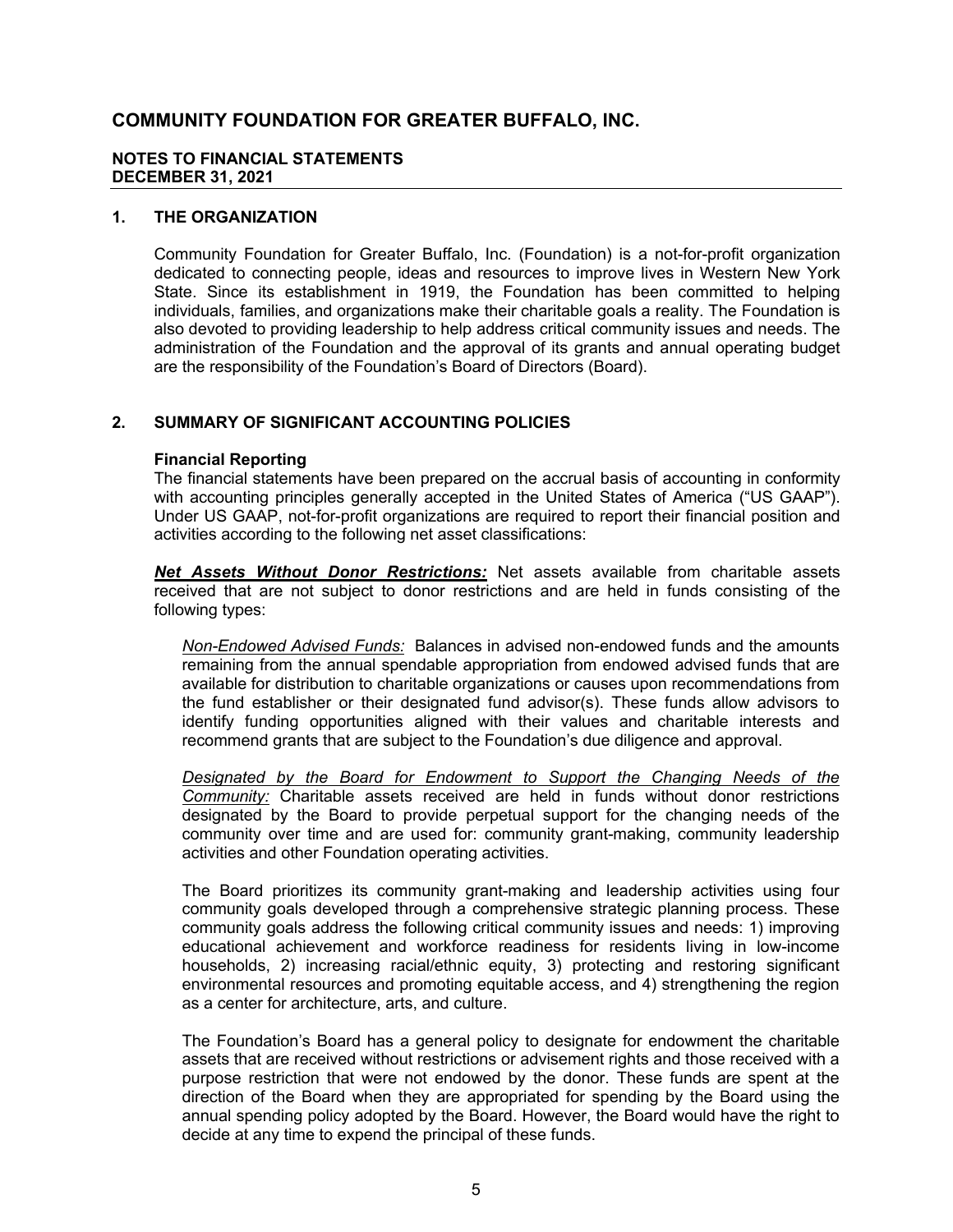## **Financial Reporting (Continued***)*

### *Net Assets Without Donor Restrictions (Continued)*

*Designated by the Board for Operating Reserves:* Cash reserves designated to support future community leadership activities and other Foundation operating activities.

*Designated by the Board for Property and Equipment:* Investments in or funds reserved for property and equipment, net of accumulated depreciation.

*Net Assets With Donor Restrictions:* Net assets that result from charitable assets received and endowment investment earnings that are subject to stipulations imposed by donors, clients or other fund establishers that restrict the use or distributions of these funds. Some donorimposed restrictions are temporary in nature that may or will be met either by actions of the Foundation and/or the passage of time. Other donor-imposed restrictions are perpetual in nature, where the donor stipulates that resources be maintained as endowed funds (see Note 11). Net assets with donor restrictions consist of charitable assets received that established the following fund types:

#### Funds Restricted for Charitable Purpose:

*Field of Interest:* A specific category of charitable interest (for example: arts, education, environment, racial equity, improving mental health), geographic area or population group (children, aging adults).

*Designated Entity: A* specific charitable organization(s) designated by the contributor.

*Scholarships:* Funds established for the purpose of providing scholarships to support the educational expenses of students. These scholarships are usually provided to the educational institutions that the students receiving the scholarships attend.

*WNY COVID-19 Community Response Fund:* Fund was created in 2020 to respond to the Western New York region's needs during the COVID-19 pandemic and hundreds of individuals, families, foundations and corporations generously contributed. A collective group of philanthropic organizations worked together to monitor community needs, raise \$5.7 million and \$9.5 million and grant approximately \$6.3 million and \$8 million in 2021 and 2020, respectively, to support organizations serving all eight counties of Western New York. Charitable assets received were used to address the immediate needs in our community and fund solutions to long-term challenges exacerbated by the pandemic. The top immediate needs addressed through basic needs emergency grants included housing, healthcare, childcare, mental health, food and transportation. Additionally, the Moving Forward Together (MFT) initiative was created to develop and support strategies focused on long-term collaborative and systemic solutions to address persistent needs in our community. Through MFT, the Fund is supporting a series of initiatives including connecting food systems, sourcing personal protective equipment, developing public policy, achieving digital equity, housing and systems change to improve health outcomes.

*External Community Leadership Grants:* The Foundation receives community leadership grants and contributions from external funders that are directed towards facilitating and supporting community change, addressing community needs and delivering significant leveraged community impact. External funders of community leadership grants include local and national foundations and governmental entities (local, state and federal). Such community leadership grants, contracts and contributions have purpose restrictions and are recorded with donor restrictions until the purpose restrictions are met.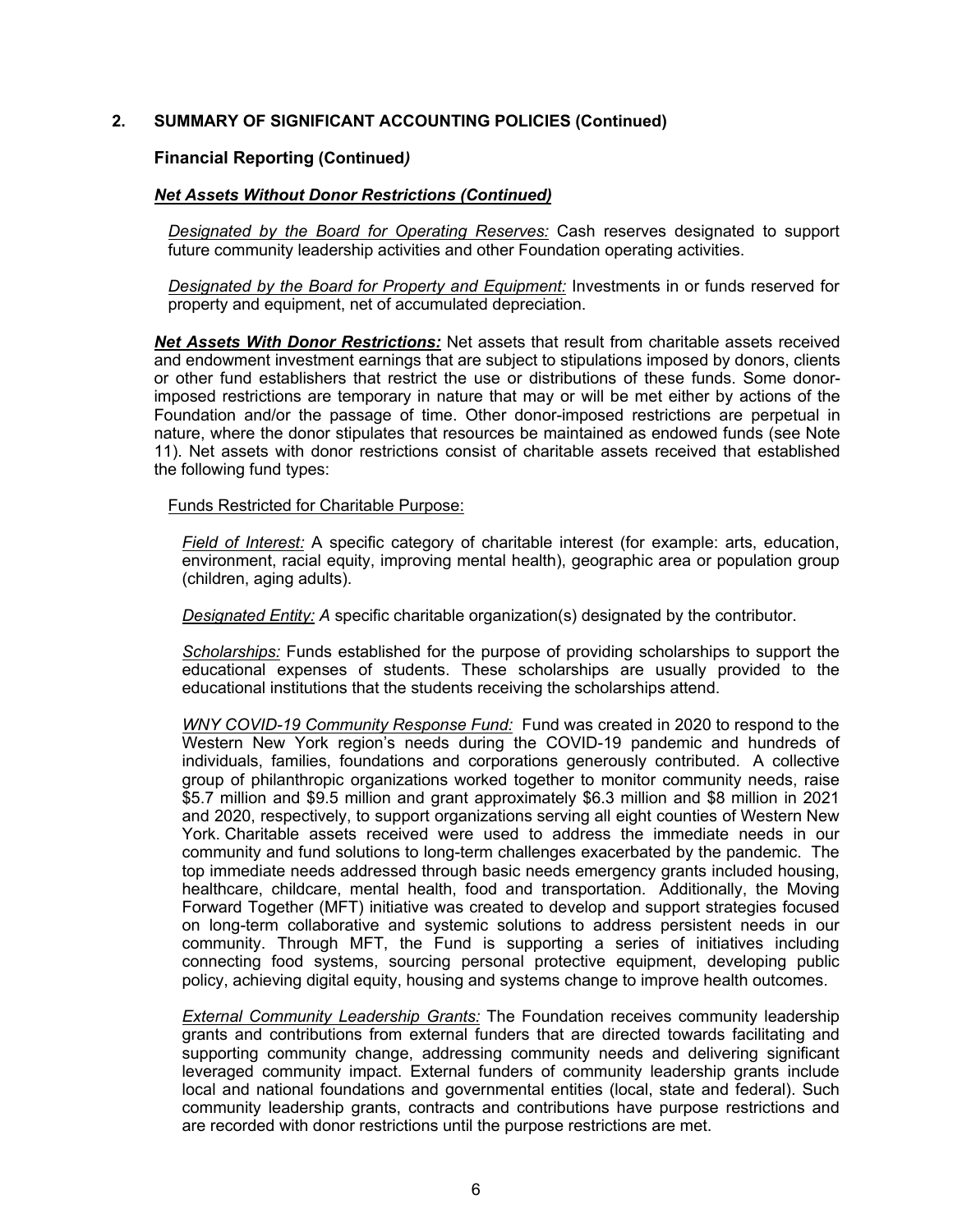## **Financial Reporting (Continued)**

## *Net Assets With Donor Restrictions (Continued)*

Funds Restricted for Perpetuity - Endowment:

*Endowment Funds Without a Restricted Purpose*: Charitable assets received where the contributor has stated such funds should be endowed and held in perpetuity to provide perpetual support to the community but have no other donor defined restricted purpose. These funds are designated by the Board to provide perpetual support for the changing needs of the community over time and are used for community grant-making, community leadership activities and other Foundation operating activities.

These funds are spent at the direction of the Board and are released from restriction when they are appropriated for spending by the Board using either the spending policy specified by the contributor or the annual spending policy adopted by the Board.

*Endowed Advised Funds:* Balances in advised funds received where the contributor has stated that such funds are to be held in endowment. Earnings on advised funds are released from restriction when they are appropriated for spending by the Board using either the spending policy specified by the contributor or the annual spending policy adopted by the Board. The appropriated spending is available for distribution to charitable organizations or causes upon recommendations from the fund establisher or their designated fund advisor(s). These funds allow advisors to identify funding opportunities aligned with their values and charitable interest and recommend grants that are subject to the Foundation's due diligence and approval.

## Funds Restricted for the Passage of Time:

 *Beneficial Interests in Trusts:* Consist of the Foundation's beneficial interest in perpetual trusts and other split-interest agreements (charitable remainder trusts, gift annuities, life insurance policies and other charitable gift instruments). The Foundation has a right to receive distributions from, or the remainder of, the perpetual trusts and other split-interest agreements that named the Foundation as beneficiary when they were established.

Revenues are reported as increases in net assets without donor restrictions unless the use of the related assets is limited by donor-imposed restrictions. Expenses are reported as decreases in net assets without donor-imposed restrictions. Gains and losses on investments and other liabilities are reported as increases or decreases in net assets without donorimposed restrictions unless their use is restricted by implicit donor restriction or law. Expiration of donor-imposed restrictions on net assets (i.e. the donor-stipulated purpose has been fulfilled and/or the stipulated time period has elapsed) are reported as releases from restrictions in the Statement of Activities and Change in Net Assets.

Funds held at the Foundation, including those with donor-imposed restrictions, are subject to a variance provision established in the Foundation's governing documents and as documented in fund agreements. The variance provision provides the Foundation's Board with the ability to modify the restrictions or conditions on the distribution of funds when specified for a particular charitable purpose or organization if, in the sole judgment of the Board, such restrictions or conditions become, in effect, unnecessary, incapable of fulfillment, or inconsistent with the charitable purpose that the contributor established the fund to address. In the rare instance when the variance provision is required, the Board follows the practice of respecting the fund contributor's charitable intent regarding grantmaking preferences, as stated in their wills or fund agreements, and in making grants seeks the most closely aligned purposes or organizations.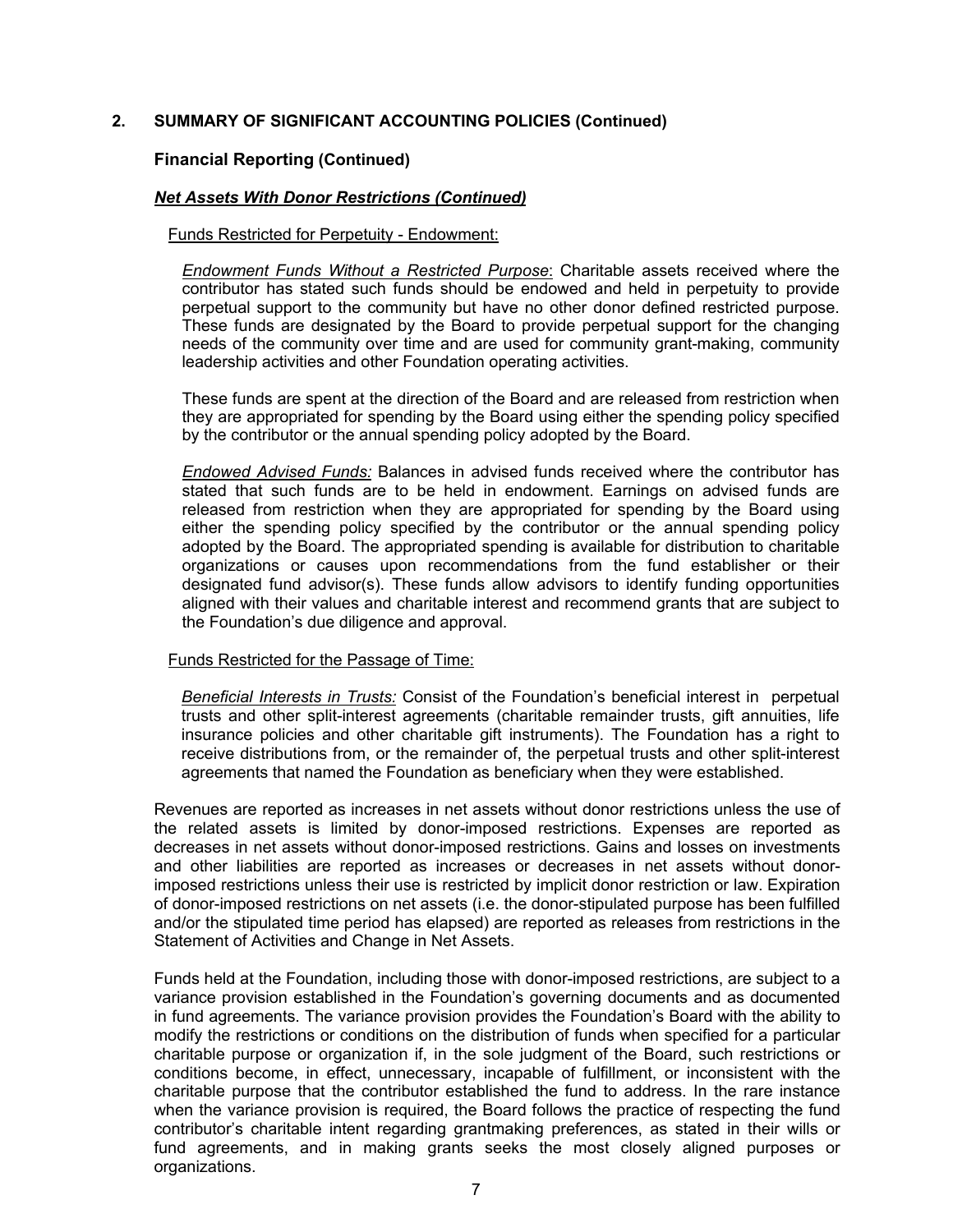#### **Cash**

Cash in financial institutions may exceed federally insured limits at various times during the year and may subject the Foundation to concentrations of credit risk. The Foundation has not experienced any losses in these accounts and believes it is not exposed to any significant risk with respect to cash.

#### **Investments**

Investments are stated at fair value. Fair value represents the price that would be received upon the sale of an asset or paid upon transfer of a liability in an orderly transaction between market participants as of the measurement date. Level 1 investments are those whose fair value is based on quoted prices in active markets for identical assets that the Foundation has the ability to access. Since valuations are based on quoted market prices that are readily and regularly available in an active market, valuation does not entail a significant degree of judgment.

The Foundation also uses net asset value (NAV) per share (or its equivalent) as a practical expedient to determine the fair value of investments that (i) do not have a readily determinable fair value predicated upon quoted prices in active markets, and (ii) have the attributes of an investment company or prepare their financial statements consistent with the measurement principles of an investment company.

Investment managers follow investment guidelines described in the Foundation's "Statement of Investment Objectives and Policies," which also specifies a policy for the strategic allocation of Foundation investments. The investment managers are permitted to invest in bonds and notes issued by the United States government or its agencies, mortgage-backed securities, corporate bonds issued in the United States, international bonds, asset backed securities, equity investments of domestic and international corporations, hedge funds, real estate, private equity, commodities, and derivatives. While the investment managers have discretionary investment authority, portfolios are reviewed by the Foundation, in detail, on a regular basis to determine compliance with the Foundation's investment policies.

Investment securities are exposed to various risks, such as interest rate, market and credit risk. Due to the level of risk associated with certain investment securities and the level of uncertainty related to changes in the fair value of investment securities, it is at least reasonably possible that changes in risks in the near term would materially affect the amounts reported.

#### **Receivables**

Receivables are recorded in the year made at the original amount less an estimate made for uncollectible pledges and an unamortized discount for the time value of money. Management evaluates if the receivables are collectible on a periodic basis based upon the Foundation's review of current receivables, historical collection experience, and management's evaluation and adjusts for uncollectible amounts through an allowance for doubtful pledges. Receivables are written off when deemed uncollectible and there was no allowance for doubtful accounts considered necessary at December 31, 2021 and 2020. Recoveries of amounts previously written off are recorded as revenue at the time such amounts are collected.

#### **Property and Equipment**

Property and equipment is stated at cost, net of accumulated depreciation. The Foundation capitalizes all additions in excess of \$2,000 with a useful life greater than one year. Depreciation is provided using the straight-line method over the estimated useful lives of the assets that range from 5 to 10 years.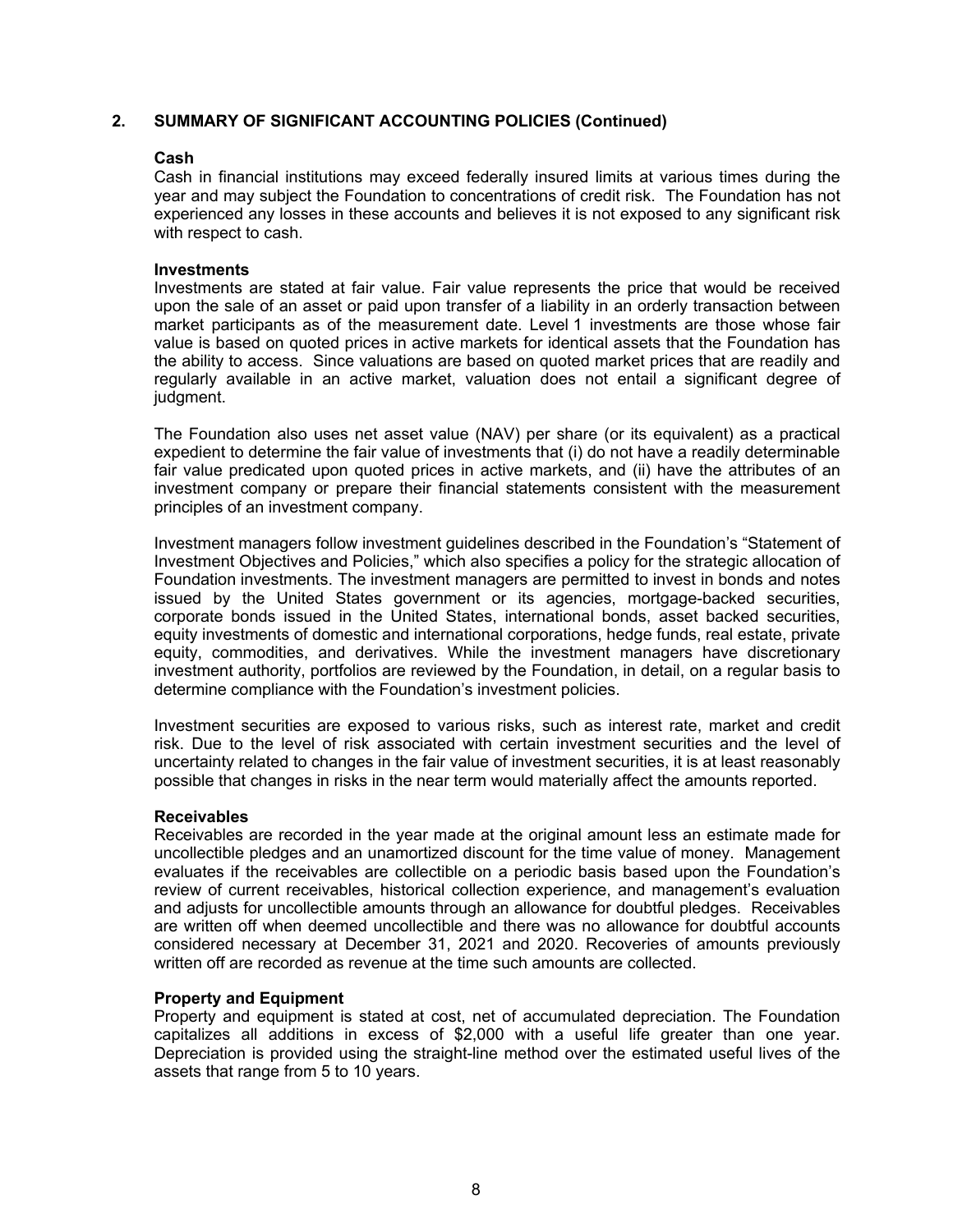#### **Grants Payable**

Grants are recorded as an expense when approved and after satisfaction by the recipients of any conditions associated with the payment.

#### **Deferred Revenue**

Deferred revenue arises from grants and conditional gifts received for specific purposes for which related expenditures have not been made.

#### **Contributions**

Contributions, including unconditional promises, are reported at fair value at the date the contribution is made. The Foundation attempts to meet the donor's intent expressed at the time of contribution. Conditional promises are not recognized until they become unconditional, that is, when the conditions on which they depend are substantially met. Contributions of charitable assets other than cash, which are primarily donated investment securities, are recorded at their estimated fair value at the date of donation.

Such instruments as charitable remainder trusts, gift annuities and life insurance policies that are expected to be collected in future years are recorded at the present value of estimated future cash flows. The discounts on estimated future cash flow amounts are computed using an appropriate interest rate applicable to the year in which the promise is received. Amortization of the discount is included in the change in value of beneficial interest in trusts in the accompanying statements of activities and change in net assets.

#### **Donated Services**

The Foundation records contributed services if the services received create or enhance longlived assets or require specialized skills, are provided by individuals possessing those skills, and would typically need to be purchased if not provided by donation. A number of unpaid volunteers, who serve in the capacity of board members and various other volunteers, have made significant contributions of their time in the furtherance of the Foundation's mission. The value of this contributed time is not reflected in these financial statements since it does not meet the recognition criteria.

#### **Endowment Funds Management Policy**

The Foundation holds charitable gifts in funds that may be created by individuals, families, and organizations as endowed or non-endowed. An endowment fund generally stipulates that the gift be invested in perpetuity while the investment earnings may be distributed to support the charitable purpose or intent for which the endowment fund was established. A non-endowed fund may also be invested with a long-term horizon, but without any restrictions on distributions of fund principal.

#### Interpretation of Relevant Law

The Foundation manages the endowment funds in accordance with the New York Prudent Management of Institutional Funds Act (NYPMIFA), New York's version of the Uniform Prudent Management of Institutional Funds Act (UPMIFA). The Foundation's Board has interpreted the applicable provisions of NYPMIFA to mean that the classification of appreciation on endowment gifts, beyond the original gift amount, follows the fund establisher's restrictions on the use of the related income.

#### Return Objectives and Risk Parameters

In accordance with the concept of the prudent investor, the Foundation's Board has adopted investment policies that apply a flexible, balanced and diversified long-term asset allocation approach to yield an appropriate return while controlling the risk that is inherent in any investment program. The primary investment objective of the Foundation is to attain an average total return (net of investment management fees) of at least 5.25% adjusted for inflation by the Consumer Price Index over the long term.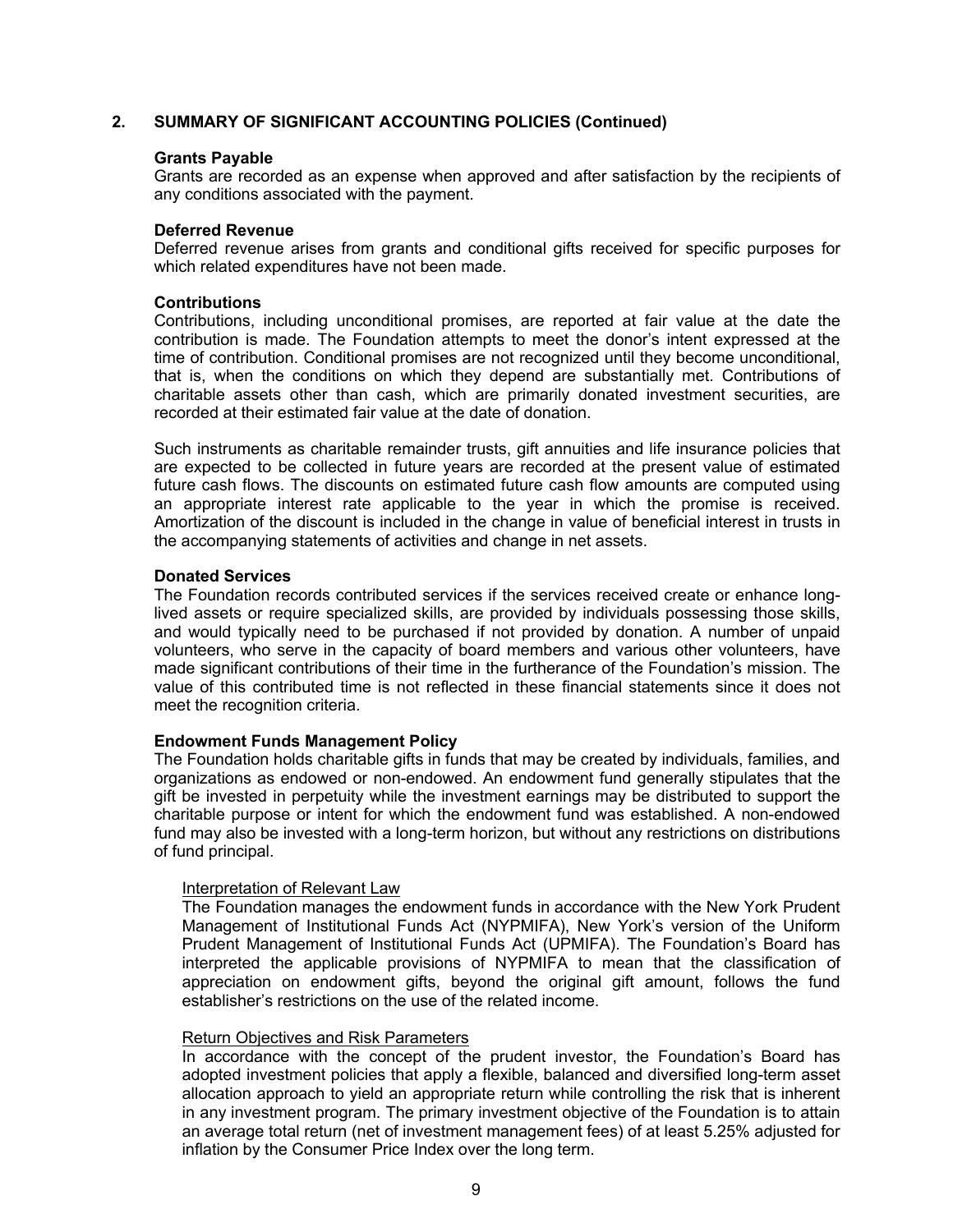#### **Endowment Funds Management Policy (Continued)**

#### Spending Policy

Subject to the charitable intent expressed in gift instruments, the Foundation will appropriate for expenditure or accumulate so much of an endowment fund as the Foundation determines is prudent for the uses, benefits, purposes, and duration for which the endowment fund was established.

When making a determination to appropriate or accumulate endowment funds, the Foundation's Board considers the following, if relevant: the duration and preservation of the endowment fund; the purpose of the endowment fund; general economic conditions; the possible effect of inflation and deflation; the expected total return from income and the appreciation of investments; other resources of the Foundation; and the investment policy of the Foundation. For specific endowment funds, the Foundation will also consider, where appropriate and where circumstances would otherwise warrant, alternatives to expenditure of the endowment fund, giving due consideration to the effect that such alternatives may have on the Foundation and the specific endowment fund.

The Foundation's Board annually adopts a spending policy for endowed funds in which specific spending policy is not specially stated in the establishing fund agreement or documents. For the years ended December 31, 2021 and 2020, in order to achieve its overall financial objective, the Board approved policy allowed annual spending of 5.25% of the trailing twenty-quarter average market value of the portfolio calculated as of September 30th. Investment income above this spending policy is returned to the endowment fund for inflation protection and long-term preservation of purchasing power.

From time to time the fair value of an endowment fund may fall below the original gift amount, commonly known as an endowment being "underwater". The Foundation has a policy that permits spending from underwater endowment funds depending on the degree to which the fund is underwater, unless otherwise precluded by donor intent or relevant laws and regulations. The Foundation has interpreted NYPMIFA to permit spending from underwater endowments in accordance with prudent measures required under law. The Foundation's policy on spending from underwater endowments is to limit the annual spending to an amount that preserves the balance of the fund at 90% of the original gift amount.

### **Functional Expenses**

The costs of providing the Foundation's various program activities and other services have been summarized on a functional basis in the accompanying Statement of Activities and change in net assets and statement of functional expenses. Whenever possible expenses are directly charged to the appropriate program activities or supporting services that benefited from the incurred expense. Expenses that are not directly charged are allocated among the various program activities or supporting services that benefited from the incurred expense using a reasonable basis that is consistently applied. Payroll and benefits costs are directly charged to the applicable program activity or supporting service based on the actual time spent as reported by employees. Occupancy costs are allocated based on square footage used by the employees conducting the various functional activities. Information technology costs are allocated based on the number of users. Other indirect expenses, including telephone, office supplies, equipment leases, postage and insurance, have been allocated based on actual time spent on each program activity as reported by employees.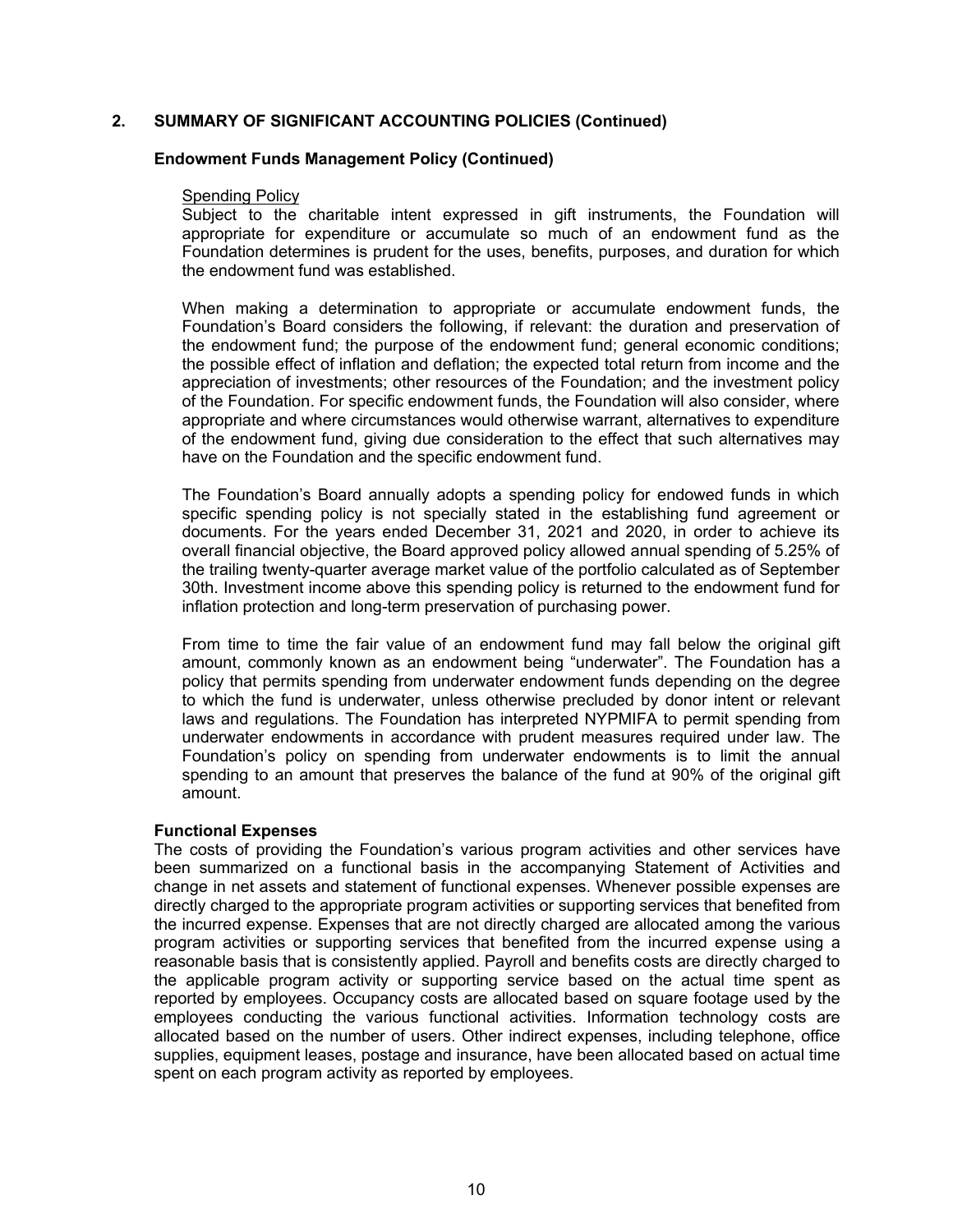## **Functional Expenses (Continued)**

### *Program Activity*

### Grant Making and Fund Stewardship Services

The Foundation approves and awards grants to honor donor intent that address: the changing needs of the community over time; certain fields of interest identified by the donor; specific charitable organizations as defined and recommended by the donor or fund advisor; and scholarships for students.

Activities incurred to oversee and direct the granting and scholarship process including, but not limited to, the following: working with clients/donors to support granting from funds currently in existence at the Foundation where there is an active client/donor advisor, evaluating applicants, processing all grants and scholarships awarded, evaluating the impact of grants made and assessing the ongoing needs of the community all while honoring donor intent and offering educational opportunities for clients/donors to learn more about the needs of the community.

#### External Community Leadership Grants

Grants received from external funders that are directed towards facilitating and supporting community change, addressing needs and delivering significant leveraged impact. External funders of community leadership grants include local and national foundations and governmental entities (local, state and federal).

## Community Leadership Initiatives

Program activities in leading collaborative initiatives for the benefit of the community, including soliciting and administering "External Community Leadership Grants" as defined above. The Foundation works to convene partners and develop collaborative solutions to address critical regional issues and needs within the following four focused community goals: 1) improving educational achievement and workforce readiness for residents living in low-income households, 2) increasing racial/ethnic equity, 3) protecting and restoring significant environmental resources and promoting equitable access and 4) strengthening the region as a center for architecture, arts, and culture.

## *Supporting Services*

#### Management and General

Expenses incurred that are not identifiable with any of the above categories but are indispensable to conducting the above activities and to the Foundation's overall existence.

#### **Development**

Development and cultivation activities undertaken with current and prospective clients/donors to understand their philanthropic needs and provide them with current giving strategies and planned giving opportunities that will maximize their charitable assets.

## **Income Taxes**

The Foundation is a 501(c)(3) corporation exempt from income taxes under Section 501(a) of the Internal Revenue Code. The Foundation has also been classified as an entity that is not a private foundation within the meaning of Section 509(a) and qualifies for deductible contributions as provided in Section 170(b)(1)(A)(vi).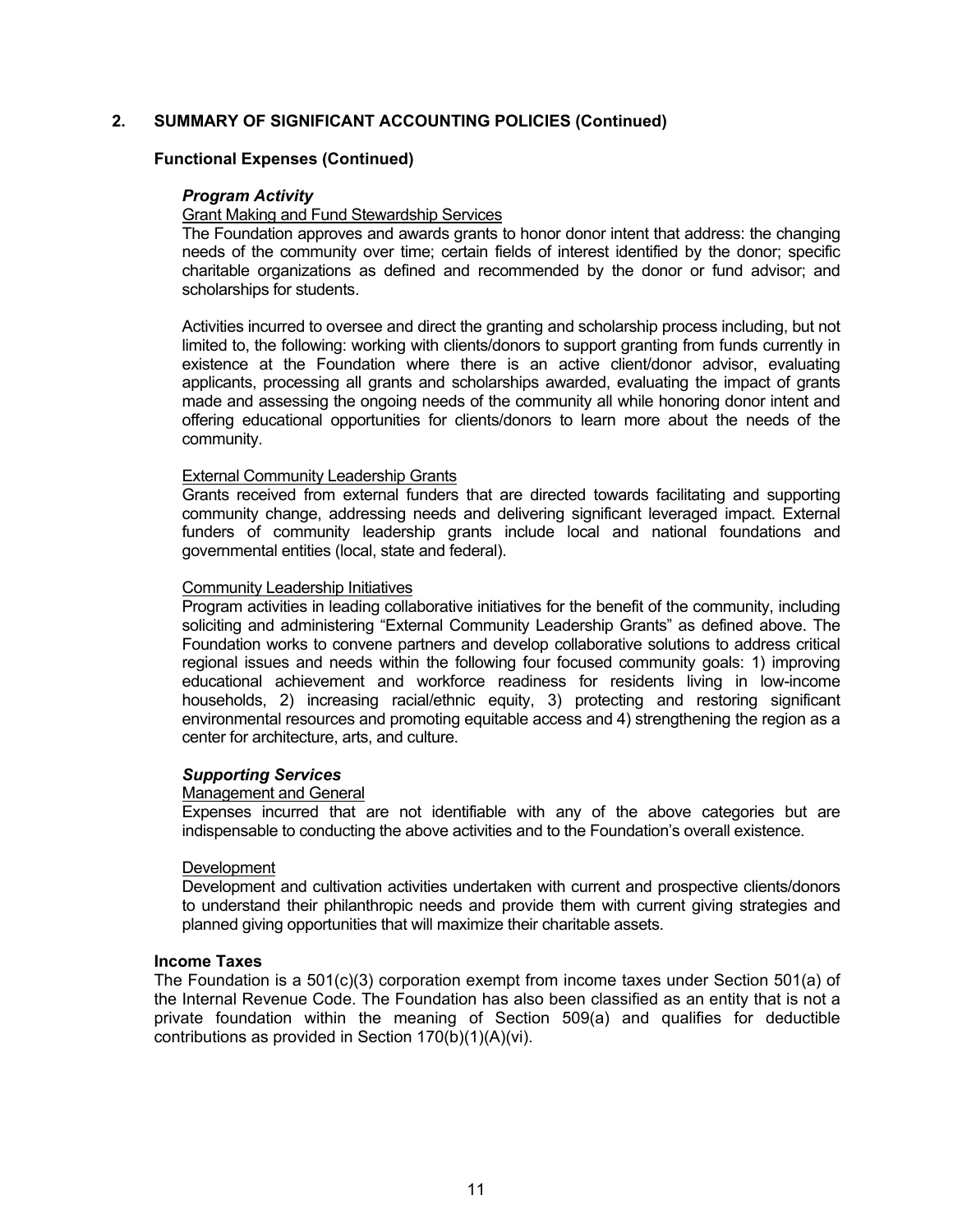#### **Comparative Information**

The financial statements include certain prior-year summarized information in total, but not by net asset class or functional expense classification. Such information does not include sufficient detail to constitute a presentation in conformity with US GAAP. Accordingly, such information should be read in conjunction with the Foundation's financial statements for the year ended December 31, 2020, from which the summarized information was derived.

#### **Risks and Uncertainties**

The United States is presently in the midst of a national health emergency related to a virus, commonly known as COVID-19. The overall consequences of COVID-19 on a national, regional, and local level are unknown, but it has the potential to result in a significant economic impact. The future impact of this situation on the Foundation and its results and financial position is not presently determinable.

#### **Use of Estimates**

The preparation of financial statements in accordance with U.S. GAAP requires management to make estimates and assumptions that affect the amounts reported in the financial statements and accompanying notes. Actual results could differ from those estimates, particularly given the economic disruptions and uncertainties associated with the ongoing COVID-19 pandemic, and such differences may be significant.

#### **Recent Accounting Pronouncements**

In February 2016, the FASB issued Accounting Standards Update 2016-02, *Leases*. This standard requires that lessees recognize virtually all leases on the balance sheet, by recording a right-of-use asset and a lease liability. At December 31, 2021, the Foundation disclosed in Note 13 approximately \$239,000 of operating leases payable and will evaluate any future arrangements to determine the effect of the new standard. This standard will be effective for years beginning after December 15, 2021.

#### **Reclassification**

Certain reclassifications have been made to the December 31, 2020 financial statements in order for them to conform to the December 31, 2021 presentation.

## **3. LIQUIDITY AND AVAILABILITY**

Financial assets available for general expenditure, that are without donor or other restrictions limiting their use, within one year of the balance sheet date, comprise the following at December 31:

|                                           | 2021                                | 2020                                    |
|-------------------------------------------|-------------------------------------|-----------------------------------------|
| Cash<br><b>Receivables</b><br>Investments | \$2,301,442<br>795,932<br>6,071,958 | 1,936,406<br>\$<br>793,994<br>5,258,961 |
|                                           | 9,169,332                           | <u>7,989,361</u>                        |

The Foundation administers various charitable funds established by individuals, families, and organizations. These funds include endowment funds that consist of: donor endowed with a restricted purpose; donor endowed without a restricted purpose; and board designated endowments. Income and appreciation from donor-restricted endowments which are restricted for specific purposes and amounts held in custody are not available for general expenditure. As described in Note 11, the Foundation's endowment funds without a restricted purpose and Board designated endowments without a restricted purpose that are subject to an annual spending rate and the amounts that have been appropriated for spending in the subsequent annual year would be available for general expenditure within the next year.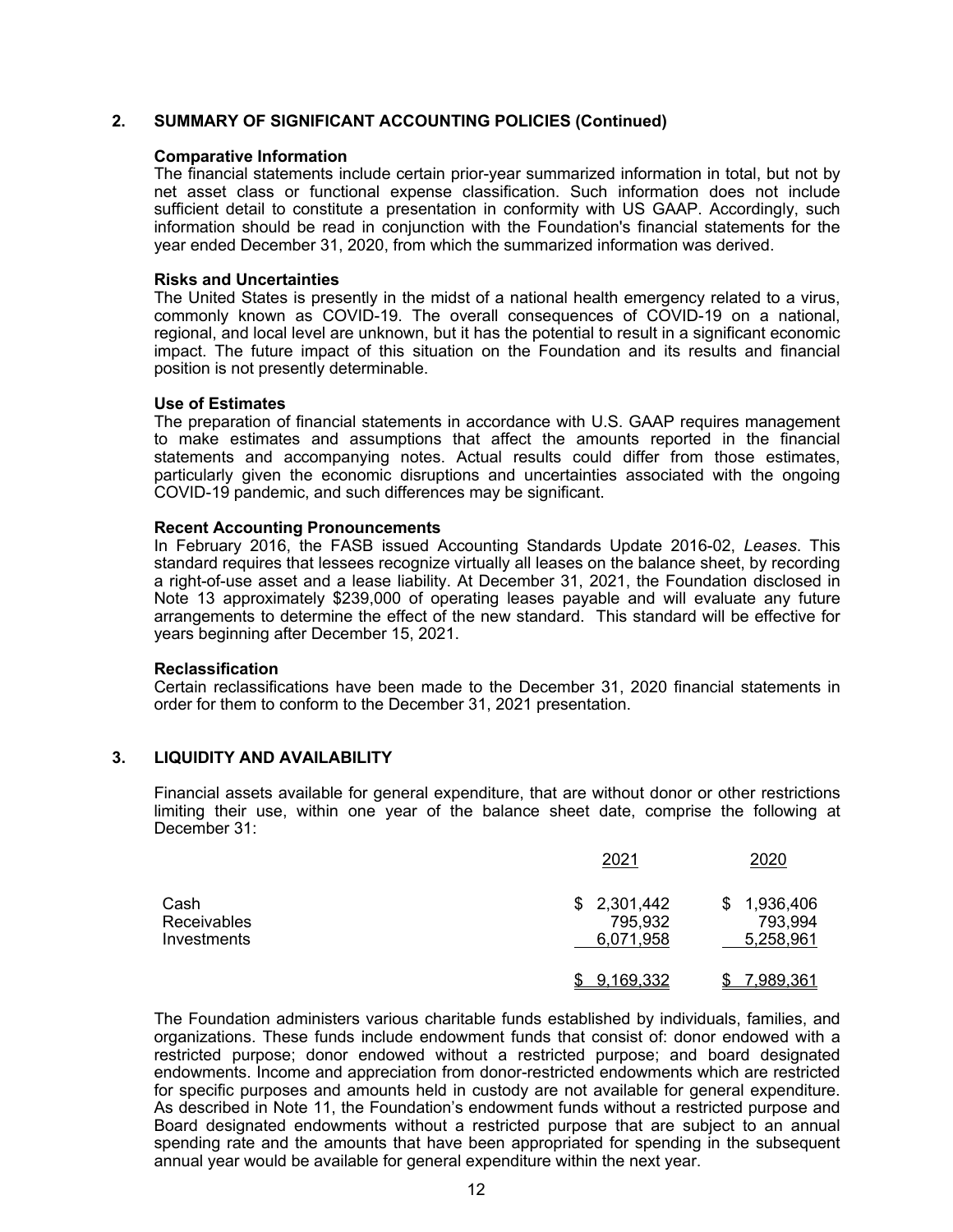## **3. LIQUIDITY AND AVAILABILITY (Continued)**

The majority of funds are managed as a pool of assets and are charged an annual administrative fee based on a percentage of the average fair value of the assets of the fund. For endowed funds, these fees are calculated on an annual basis and assessed quarterly. These administrative fees are recognized in the year in which they occur and are used to cover the operating expenses of the Foundation and support the Foundation's community leadership efforts and initiatives. Based on the nature of these funds, the administrative fees that will be charged in the subsequent annual year would be available for general expenditure within the next year.

For non-endowed funds, the administrative fees are calculated at the close of each calendar quarter. Given the timing of this methodology, the administrative fees on these funds are recognized each quarter and would only be available for general expenditure once the calculation has been completed and as a result, these have not been included in financial assets available for general expenditure.

Occasionally, the Board will designate for reserve a portion of any annual operating surplus and unspent portions of the distributions received from a perpetual trust to its operating and other identified special purpose reserves. These reserves are available for general expenditure within the next year at the discretion of the Board.

Based on the above, the amounts available for general expenditure within the next year are comprised of the following at December 31:

|                                                                      |   | 2021      |   | 2020      |
|----------------------------------------------------------------------|---|-----------|---|-----------|
| Appropriations from endowment funds without a<br>restricted purpose: |   |           |   |           |
| Board designated                                                     | S | 702,304   | S | 583,857   |
| Donor endowed                                                        |   | 1,197,478 |   | 1,118,223 |
| Administrative fees from endowment funds                             |   | 3,830,183 |   | 3,256,122 |
| Board designated reserves                                            |   | 2,467,743 |   | 2,110,048 |
|                                                                      |   | 8.197.    |   | 068,250   |

Generally, these amounts would be used, at the discretion of the Board, to support community grant making, community leadership activities, and other Foundation operating activities.

Although the Foundation does not intend to spend from its Board designated endowment (other than amounts appropriated per the Board's annual spending rate approval), amounts could be made available, if the Board deemed necessary, totaling \$16,802,195 and \$14,883,577 at December 31, 2021 and 2020, respectively.

Financial assets available for general expenditure do not include \$176,003,622 and \$143,531,379 in advised funds at December 31, 2021 and 2020, respectively, that would be available for granting within one year. The Foundation does not consider these available for general expenditure since these funds are available for distribution to charitable organizations or causes based upon recommendations from the fund establisher or their designated fund advisor(s).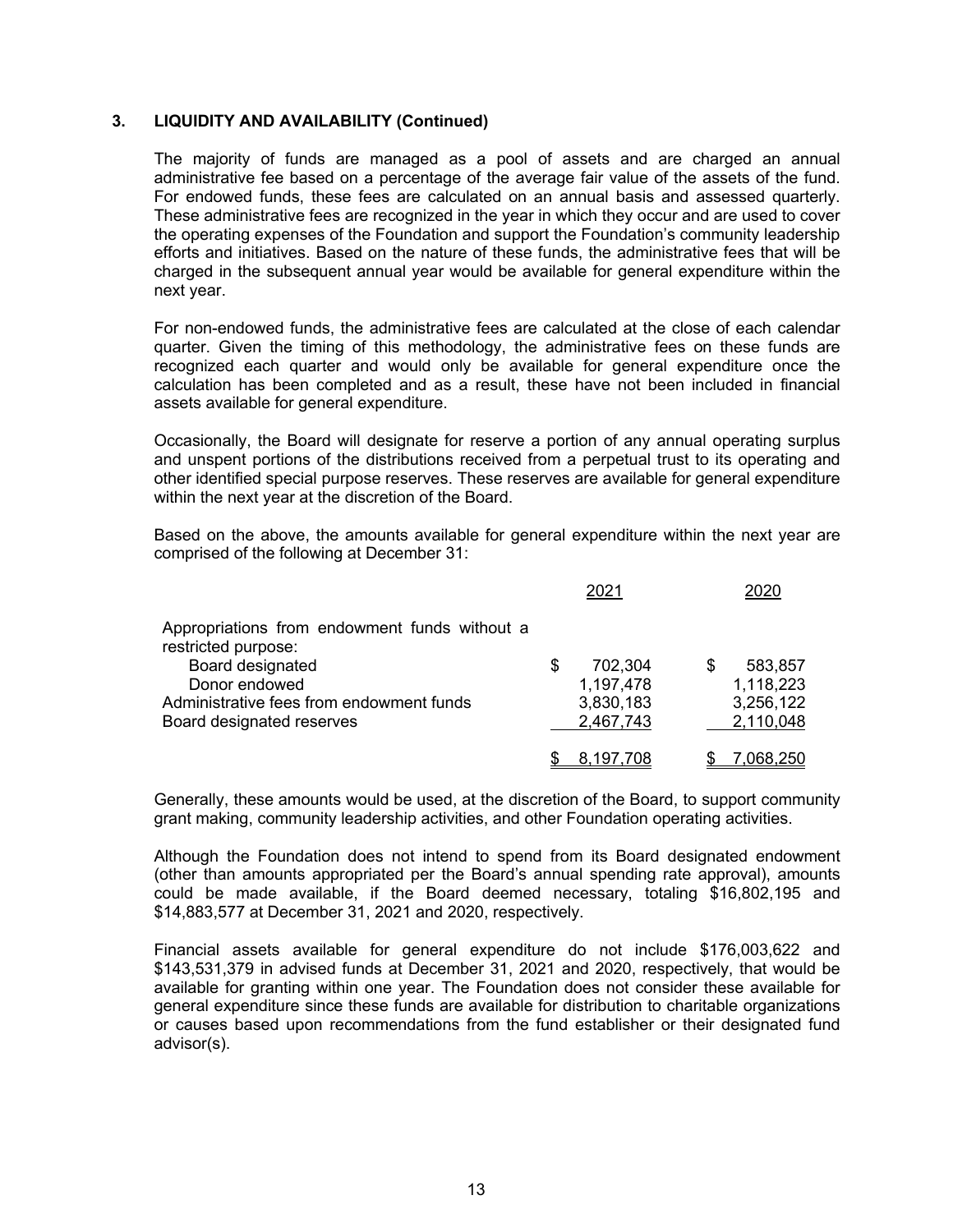## **3. LIQUIDITY AND AVAILABILITY (Continued)**

The Foundation manages its cash available to meet general expenditures, liabilities, and other obligations with the following guiding principles:

- Operate within a prudent range of financial soundness and stability,
- Maintain adequate liquid assets to meet current and projected cash needs,
- Maintain sufficient reserves and investment practices to provide reasonable assurance that long-term grant commitments, obligations under endowments with donor restrictions and Board designated endowments will be available to support current mission fulfillment needs, while at the same time ensuring the future sustainability of the Foundation.

In managing liquidity, the Foundation structures its financial assets to be available as its general expenditures, liabilities, and other obligations become due. This is done generally using a 90-day time frame where amounts appropriated for current year spending are moved from long-term investments to short-term investments on a quarterly basis so that the next 90 days of anticipated cash requirements are consistently available. The Foundation invests cash in excess of daily requirements in short-term investments and money market funds. As detailed in Note 14, the Foundation has the ability to redeem certain investments as necessary to meet its obligations and additionally as detailed in Note 7 the Foundation has a \$15,000,000 unsecured bank demand line of credit that can be used to address temporary liquidity needs.

## **4. INVESTMENTS**

Investments as of December 31 consisted of**:**

|                                     |     | 2021        |   | 2020        |
|-------------------------------------|-----|-------------|---|-------------|
| U.S. equities                       | \$. | 228,016,113 | S | 203,620,047 |
| International equities              |     | 214,054,268 |   | 153,615,581 |
| Bonds and fixed income funds        |     | 73,223,355  |   | 67,785,704  |
| Multi-strategy funds                |     | 25,095,985  |   | 20,778,654  |
| Long/short equity funds             |     | 54,227,563  |   | 53,843,529  |
| Private equity funds                |     | 90,750,045  |   | 53,165,047  |
| Public and private real asset funds |     | 22,117,977  |   | 16,596,159  |
| Cash and money market funds         |     | 11,980,368  |   | 18,777,212  |
|                                     |     | 719,465,674 | S | 588,181,933 |

Investment earnings for the years ended December 31 consisted of**:**

|                                                                                    | 2021                                      | 2020                                     |
|------------------------------------------------------------------------------------|-------------------------------------------|------------------------------------------|
| Dividends and interest<br>Net realized and unrealized gains<br>Investment expenses | 6,291,670 \$<br>94,648,471<br>(2,802,340) | 4,410,482<br>68,004,194<br>(2, 287, 667) |
| Total investment earnings, net of expenses                                         | 98,137,801                                | 70,127,009                               |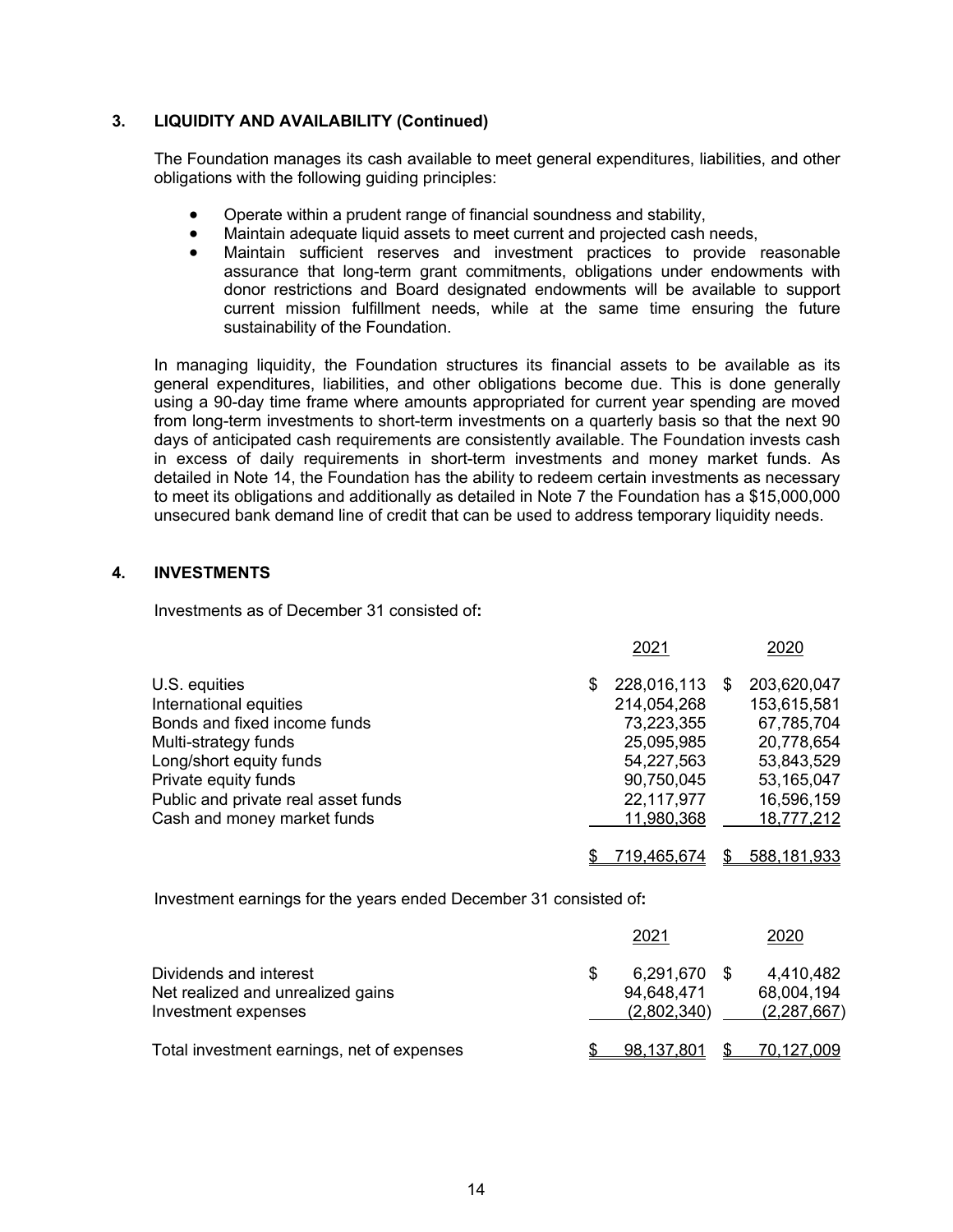## **5. RECEIVABLES**

Receivables consisted of the following at December 31:

|                                              | 2021                     |      | 2020      |
|----------------------------------------------|--------------------------|------|-----------|
| <b>Bequests</b>                              | 75,909,382               | - \$ | 1,782,199 |
| Grants                                       | 267,511                  |      | 23,758    |
| <b>Pledges</b>                               | 29,055                   |      | 53,770    |
| Other grants and program related investments | $\overline{\phantom{0}}$ |      | 96,812    |
|                                              | 76,205,948               |      | 1,956,539 |

Amounts are expected to be received over the periods shown below:

| Less than one year<br>One through five years<br>Greater than five years | 15,604,251<br>40,238,589<br>20,363,108 |
|-------------------------------------------------------------------------|----------------------------------------|
|                                                                         | 76,205,948                             |

## **6. BENEFICIAL INTEREST IN PERPETUAL TRUSTS**

The Foundation is the beneficiary of two perpetual trusts. The first trust was created in 1928 and makes annual distributions pursuant to a 1978 Massachusetts Superior Judicial Court judgment. The Foundation and two other entities are the recipients of these annual distributions. Additionally, the Foundation alone will receive 50% of the value of the trust corpus in 2029. The remaining corpus will continue to accumulate for another 50 years, at which time 50% of the trust corpus will be distributed to the Foundation alone. This process will continue every 50 years in perpetuity.

The second trust was established upon the death of the donor in 2019. The Foundation is the sole beneficiary of the trust which did not make an annual distribution 2021. Upon receipt of any distributions, the Foundation will issue annual grants to organizations designated by the donor.

During the years ended December 31, 2021 and 2020, the Foundation received distributions from the trusts totaling \$753,675 and \$748,830, respectively, which are included in investment earnings, net on the statement of activities and change in net assets.

## **7. SHORT-TERM BORROWINGS**

The Foundation has a \$15,000,000 unsecured bank demand line of credit with interest payable at LIBOR plus 1.5%. The line of credit is intended to be used only on a temporary basis to address, among other things, the liquidity needs of larger funds while fulfilling the fiduciary responsibility of preserving the integrity of the investment pool and its strategic asset allocation. The line is subject to the usual terms and conditions applied by the bank and is annually reviewed and renewed. There were no amounts outstanding on the line at December 31, 2021 and 2020.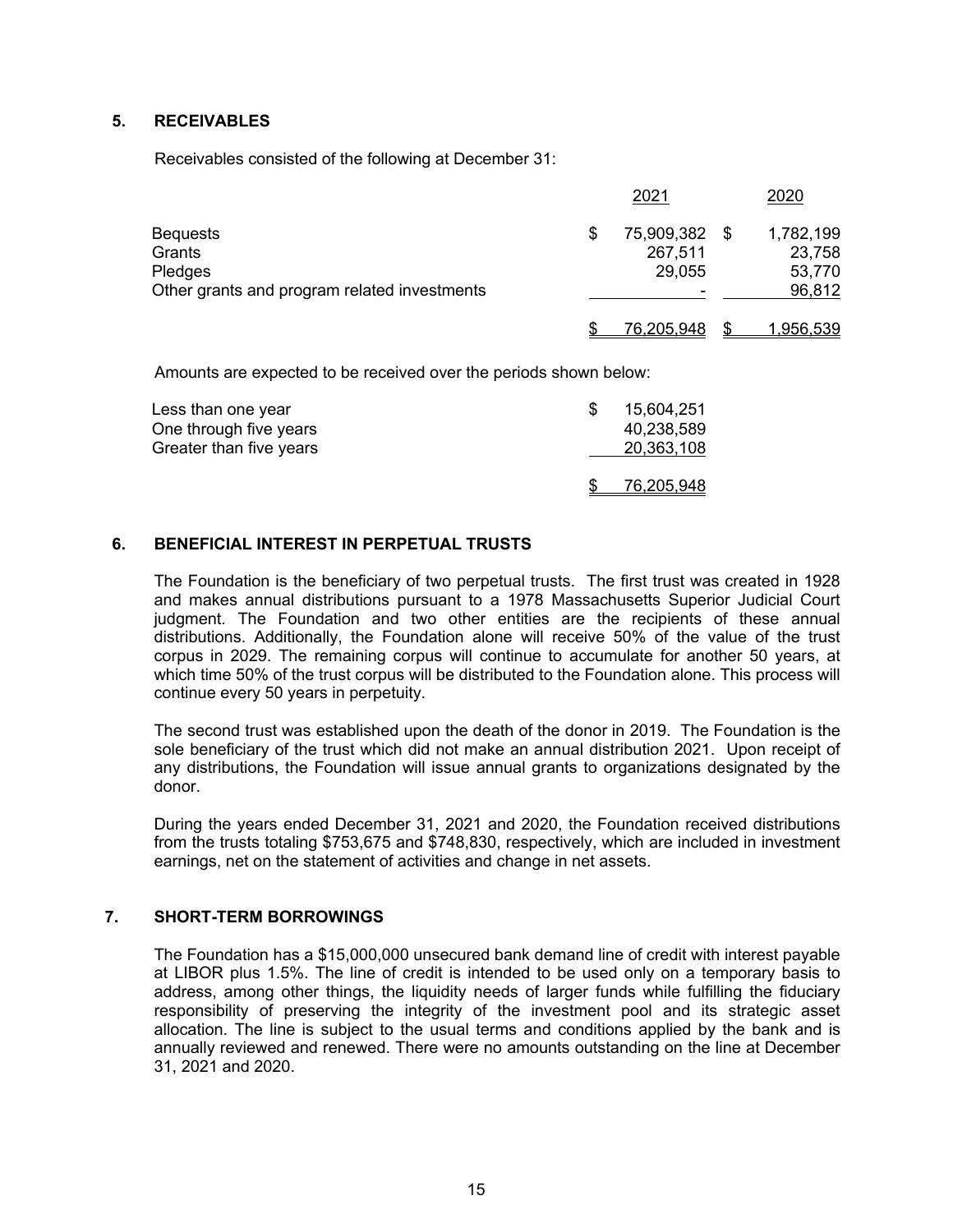## **8. GRANTS PAYABLE**

Grants payable in more than one year are recognized at present value at the time the grants are made. The discounts on estimated future cash flow amounts are computed using an appropriate interest rate applicable to the year in which the grant is made. Grants payable at December 31, 2021, are payable during the years ending December 31:

| 2022         | \$<br>2,425,245   |
|--------------|-------------------|
| 2023<br>2024 | 200,550<br>39,150 |
| 2025         | 37,150            |
|              | 2,702,095         |

## **9. AMOUNTS HELD IN CUSTODY FOR OTHERS**

Assets held in custody are comprised of "Organization Funds" and "Agency Grants" and are included in the asset categories of cash, contribution receivables and investments on the balance sheet. "Organization Funds" are held in custody for other nonprofit organizations that choose to invest long-term assets at the Foundation. "Agency Grants" are grants received from charitable organizations or governmental entities where the Foundation does not have the ability to choose the ultimate beneficiary of such funds and the Foundation is therefore acting as an agent in assisting these organizations with the charitable activities of these grants. Assets relating to Organization Funds and Agency Grants are offset by a corresponding liability. Accordingly, the activity of the Organization Funds and Agency Grants has been excluded from the statements of activities and change in net assets and therefore is not a component of net assets.

Total Organization Funds and Agency Grants activity consisted of the following for the years ended December 31:

|                                  |                  | 2021       |     |               |    |             |
|----------------------------------|------------------|------------|-----|---------------|----|-------------|
|                                  | Organization     | Agency     |     |               |    | 2020        |
|                                  | Funds            | Grants     |     | Total         |    | Total       |
| Investment earnings, net         | \$<br>23,318,875 | \$         | \$  | 23,318,875    | \$ | 17,584,132  |
| Contributions recognized         | 6,542,112        |            |     | 6,542,112     |    | 7,340,340   |
| Distributions and grants         | (7, 725, 328)    |            |     | (7, 725, 328) |    | (4,715,657) |
| Administrative fees and expenses | (623, 700)       |            |     | (623, 700)    |    | (593,468)   |
| Other expenses                   |                  | (526,595)  |     | (526, 595)    |    | (1,496,368) |
| Net change                       | 21,511,959       | (526, 595) |     | 20,985,364    |    | 18,118,979  |
| Balance, beginning of year       | 127,788,784      | 1,846,132  |     | 129,634,916   |    | 111,015,937 |
| Agency grants not yet disbursed  |                  | 1,273,425  |     | 1,273,425     |    | 500,000     |
| Balance, end of year             | 149.300.743      | 2.592.962  | \$. | 151.893.705   | S  | 129,634,916 |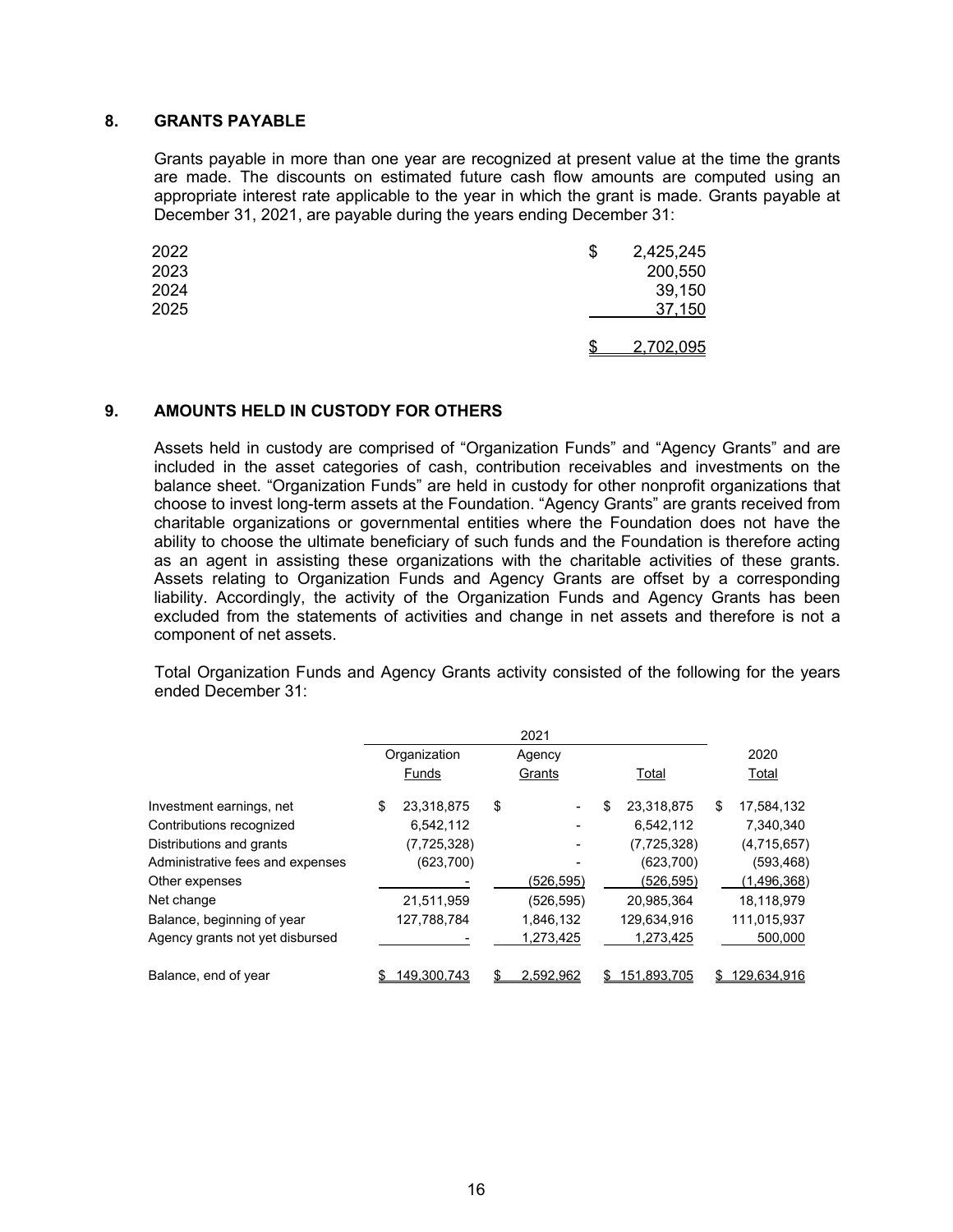## **10. NET ASSETS**

The net assets of the Foundation consisted of the following at December 31:

|                                                     | 2021              | 2020          |
|-----------------------------------------------------|-------------------|---------------|
| <b>Net Assets Without Donor Restrictions:</b>       |                   |               |
| Non-Endowed Advised Funds                           | \$<br>175,454,756 | \$140,176,464 |
| Designated by the Board for Endowment               | 19,972,241        | 17,129,672    |
| <b>Designated for Operating Reserves</b>            | 523,894           | 706,192       |
| Designated for Property and Equipment               | 486,541           | 569,281       |
| <b>Total Net Assets Without Donor Restrictions</b>  | 196,437,432       | 158,581,609   |
| <b>Net Assets With Donor Restrictions:</b>          |                   |               |
| Restricted for Charitable Purpose:                  |                   |               |
| <b>Designated Entity</b>                            | 200,345,363       | 104,527,630   |
| Scholarships                                        | 70,214,597        | 66,130,896    |
| <b>Field of Interest</b>                            | 94,008,904        | 64,246,038    |
| Total Funds Restricted as to Charitable Purpose     | 364,568,864       | 234,904,564   |
| <b>Restricted for Perpetuity - Endowment:</b>       |                   |               |
| <b>Endowed Advised Funds</b>                        | 60,471,750        | 57,122,904    |
| <b>Endowment Funds Without a Restricted Purpose</b> | 35,447,673        | 30,699,367    |
| <b>Total Endowment Funds</b>                        | 95,919,423        | 87,822,271    |
| Restricted for the Passage of Time:                 |                   |               |
| <b>Perpetual Trust</b>                              | 43,814,734        | 39,204,479    |
| <b>Other Split-Interest Agreements</b>              | 4,674,362         | 1,827,115     |
| <b>Total Other Funds</b>                            | 48,489,096        | 41,031,594    |
| <b>Total Net Assets With Donor Restrictions</b>     | 508,977,383       | 363,758,429   |
| <b>Total Net Assets</b>                             | \$705,414,815     | \$522,340,038 |

#### **11. ENDOWMENT ASSETS**

The net assets of the Foundation include endowment assets which consist of both donorrestricted endowments and Board designated endowments. Endowment assets totaled \$473,529,083 and \$328,905,695 at December 31, 2021 and 2020, respectively, which represent approximately 67% and 63% of the Foundation's total net assets.

The Foundation's Board has a general policy to designate for endowment the charitable assets that are received without restrictions or advisement rights and those received with a purpose restriction that were not endowed by the donor. Board endowment assets totaled \$24,240,266 and \$21,473,976 at December 31, 2021 and 2020, respectively.

Endowment assets do not include endowment amounts held in custody for others as these are not a component of net assets.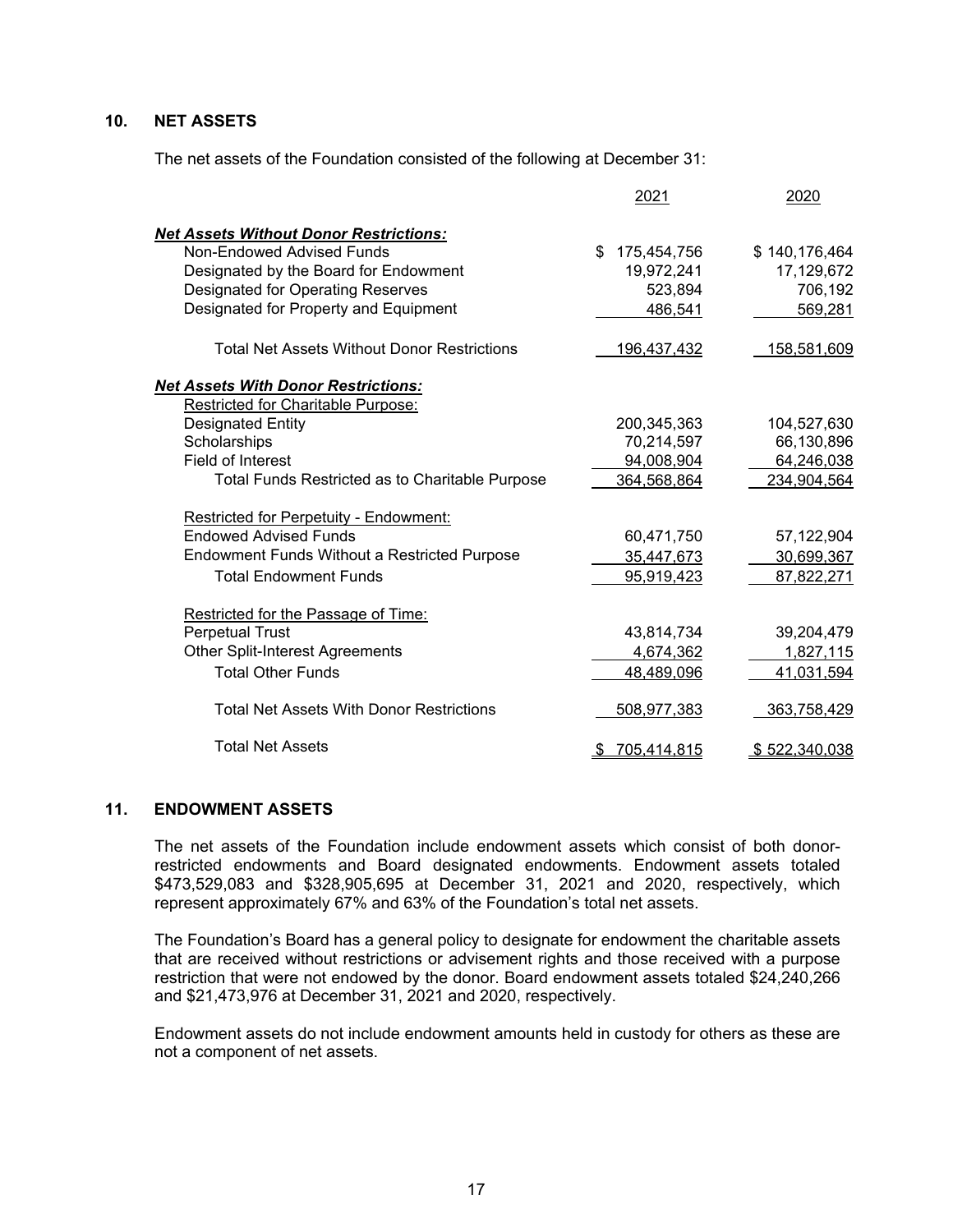## **11. ENDOWMENT ASSETS (Continued)**

Endowment assets of the Foundation consisted of the following at December 31, 2021 and 2020:

## Year Ended December 31, 2021:

|                                 | <b>Without Donor</b><br><b>Restrictions</b> |                                | <b>With Donor Restrictions</b> |                                            |                   |
|---------------------------------|---------------------------------------------|--------------------------------|--------------------------------|--------------------------------------------|-------------------|
|                                 | Board<br>Designated<br>Endowed              | Board<br>Designated<br>Endowed | Donor<br>Endowed               | Total with<br>Donor<br><b>Restrictions</b> | Total             |
| Beginning endowed net assets    | 15.467.433<br>\$                            | \$<br>6.006.543                | \$307.431.719                  | 313.438.262<br>\$                          | 328,905,695<br>\$ |
| Investment earnings, net        | 2,496,705                                   | 1,002,080                      | 51,818,106                     | 52.820.186                                 | 55,316,891        |
| Contributions                   | 99.987                                      | ۰                              | 102.391.432                    | 102.391.432                                | 102,491,419       |
| Appropriation for expenditure   |                                             | $\overline{\phantom{a}}$       | (10, 779, 693)                 | (10, 779, 693)                             | (10, 779, 693)    |
| Other changes:                  |                                             |                                |                                |                                            |                   |
| Administrative fees & expenses  | (110, 385)                                  | (59, 750)                      | (2,222,160)                    | (2,281,910)                                | (2,392,295)       |
| Transfers from other funds      |                                             |                                | 649.413                        | 649.413                                    | 649,413           |
| Distributions - spending policy | (449,242)                                   | (213, 105)                     |                                | (213, 105)                                 | (662, 347)        |
| Ending endowed net assets       | 17.504.498                                  | 6.735.768                      | \$449.288.817                  | 456.024.585                                | 473.529.083       |

## Year Ended December 31, 2020

|                                 | Without<br>Donor    |             |                                |                   |               |
|---------------------------------|---------------------|-------------|--------------------------------|-------------------|---------------|
|                                 | <b>Restrictions</b> |             | <b>With Donor Restrictions</b> |                   |               |
|                                 | Board               | Board       |                                | Total with        |               |
|                                 | Designated          | Designated  | Donor                          | Donor             |               |
|                                 | Endowed             | Endowed     | Endowed                        | Restrictions      | Total         |
| Beginning endowed net assets    | \$13,748,267        | \$5,600,504 | \$<br>269,222,388              | 274,822,892<br>\$ | \$288,571,159 |
| Investment losses, net          | 1,682,384           | 697.166     | 34,865,561                     | 35,562,727        | 37,245,111    |
| Contributions                   | 583,891             |             | 17,978,725                     | 17,978,725        | 18,562,616    |
| Appropriation for expenditure   |                     |             | (12,988,221)                   | (12,988,221)      | (12,988,221)  |
| Other changes:                  |                     |             |                                |                   |               |
| Administrative fees & expenses  | (106,274)           | (85, 521)   | (2,200,230)                    | (2, 285, 751)     | (2,392,025)   |
| Transfers from other funds      |                     |             | 553.496                        | 553.496           | 553,496       |
| Distributions - spending policy | (440,835)           | (205, 606)  |                                | (205, 606)        | (646, 441)    |
| Ending endowed net assets       | \$15.467.433        | 6.006.543   | 307.431.719                    | 313.438.262<br>S. | \$328.905.695 |

December 31, 2021 and 2020, underwater endowments totaling \$131,246 and \$201,574, respectively were reported in net assets with donor restrictions.

|                                                                            |     | 2021                 | 2020                   |
|----------------------------------------------------------------------------|-----|----------------------|------------------------|
| Fair value of underwater endowment funds<br>Original endowment gift amount | \$. | 168.754<br>(300,000) | 799.316<br>(1,000,890) |
| Amount of underwater endowments                                            |     | (131.246)            | (201,574)              |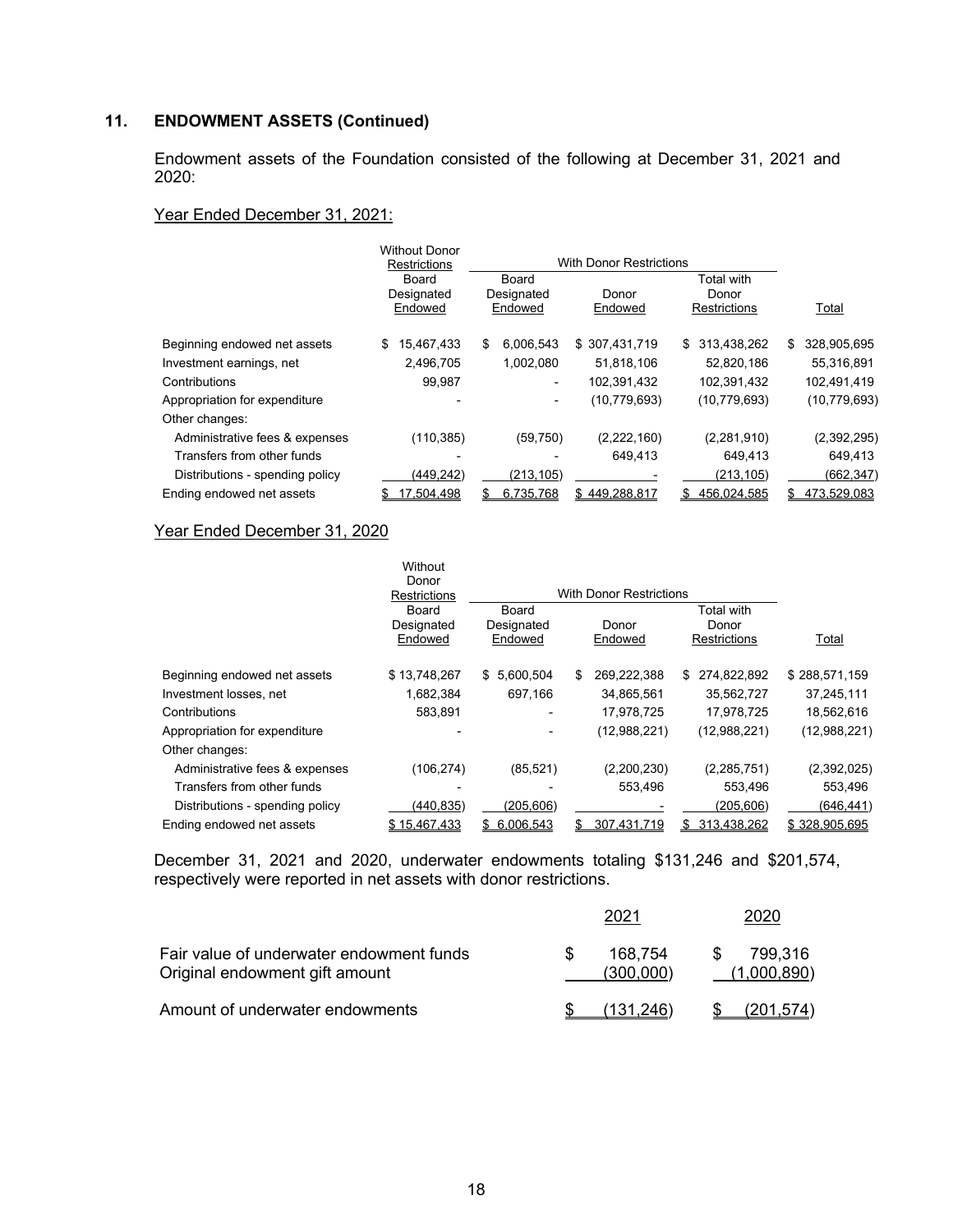## **12. RETIREMENT PLAN**

The Foundation maintains a 401(k) retirement plan for essentially all full-time employees. Contributions are made based on 8% of salaries for employees meeting certain service requirements.

Contributions for the years ended December 31, 2021 and 2020 totaled \$229,765 and \$222,247, respectively.

## **13. COMMITMENTS**

#### **Leases**

The Foundation rents office space under a long-term lease expiring in 2022. The Foundation also rents other items on a monthly basis. Future annual minimum lease payments due under the lease are \$239,180 for 2022.

Rent expense was to \$300,226 and \$282,109 for the years ended December 31, 2021 and 2020, respectively.

## **14. FAIR VALUE MEASUREMENTS**

#### **Fair Value Measurements of Investments**

As described in Note 2, the Foundation's investments are stated at fair value. The fair value of marketable securities is determined by quoted prices in active markets (Level 1) as well as by the use of net asset value (NAV) per share (or its equivalent) as a practical expedient to determine the fair value of investments.

A majority of the Foundation's investments are in entities that are limited liability companies and limited partnerships where the Foundation's investment represents a percentage ownership of each entity. In the case of these entities, the Foundation estimates fair value using NAV as reported by the fund manager and/or independent third parties as a practical expedient, unless it is probable that the investment will be sold for an amount different from NAV. As of December 31, 2021 and 2020, the Foundation has no plans or intentions to sell investments at amounts different from NAV. Because of the inherent uncertainties in valuation assumptions, the estimated fair value for investments may differ significantly from values that would have been used had a ready market existed. Such valuations are generally determined by using variables such as quoted market prices for portfolio holdings within these entities, operating results, earnings of the underlying holdings, projected cash flows, recent sales prices and other pertinent information.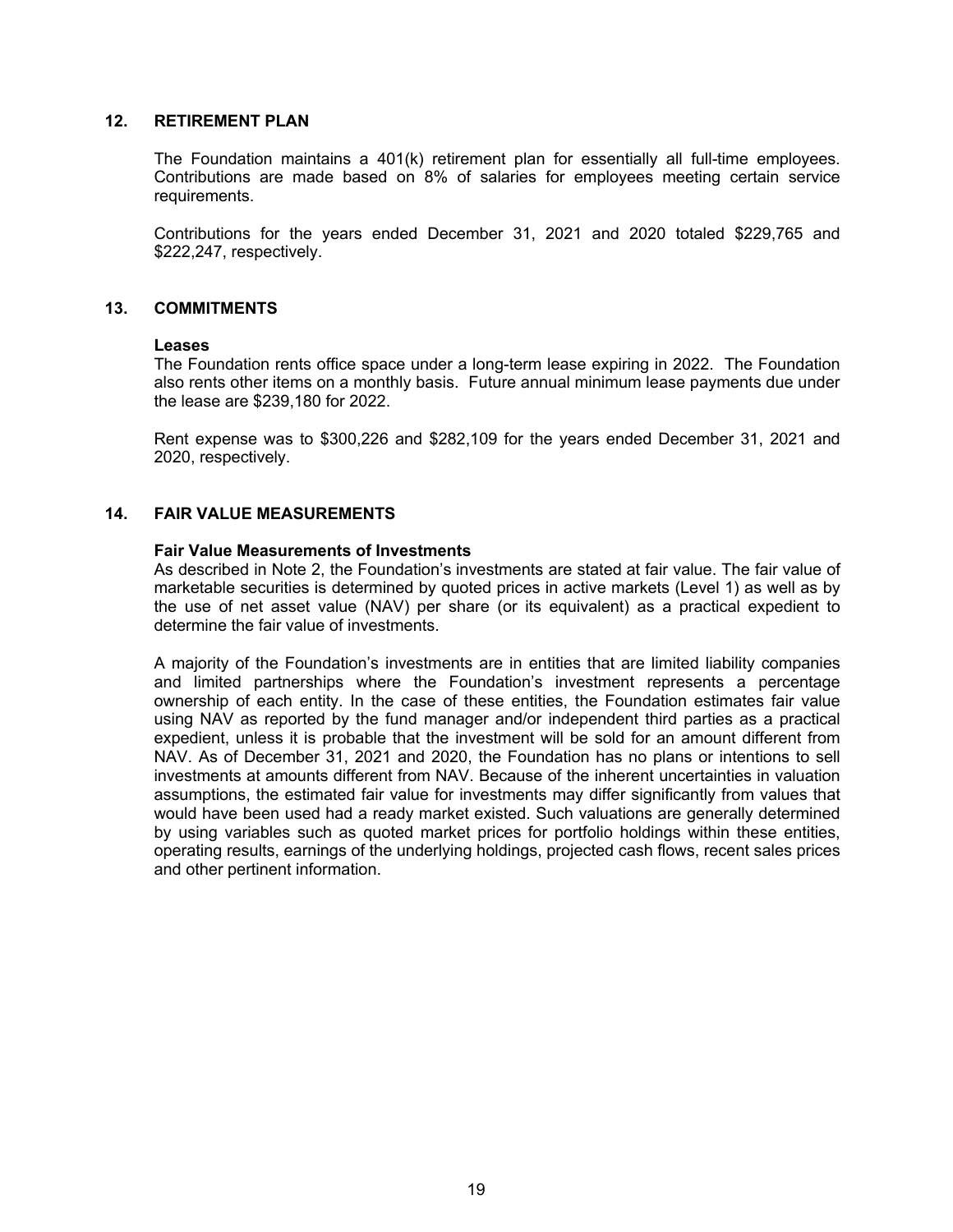# **14. FAIR VALUE MEASUREMENTS (Continued)**

The fair value of investment assets are as follows as of December 31, 2021:

|                                     | Level 1          | <b>NAV</b>    | Total         |
|-------------------------------------|------------------|---------------|---------------|
| U.S. equities                       | \$<br>46,627,149 | \$181,388,965 | \$228,016,114 |
| International equities              | 30,382,106       | 183,672,162   | 214,054,268   |
| Bonds and fixed income funds        | 54,366,382       | 18,856,973    | 73,223,355    |
| Multi-strategy funds                |                  | 25,095,985    | 25,095,985    |
| Long/short equity funds             |                  | 54,227,563    | 54,227,563    |
| Private equity funds                |                  | 90,750,045    | 90,750,045    |
| Public and private real asset funds |                  | 22,117,977    | 22,117,977    |
| Cash and money market funds         | 11,980,367       |               | 11,980,367    |
| <b>Total investments</b>            | 143.356.004      | 576.109.670   | '19.465.674   |

The fair value of investment assets are as follows as of December 31, 2020:

|                                     |   | Level 1     | <b>NAV</b>    | Total         |
|-------------------------------------|---|-------------|---------------|---------------|
| U.S. equities                       | S | 41,548,096  | \$162,071,951 | \$203,620,047 |
| International equities              |   | 24,068,940  | 129,546,641   | 153,615,581   |
| Bonds and fixed income funds        |   | 49,858,485  | 17,927,219    | 67,785,704    |
| Multi-strategy funds                |   |             | 20,778,654    | 20,778,654    |
| Long/short equity funds             |   |             | 53,843,529    | 53,843,529    |
| Private equity funds                |   |             | 53,165,047    | 53,165,047    |
| Public and private real asset funds |   |             | 16,596,159    | 16,596,159    |
| Cash and money market funds         |   | 18,777,212  |               | 18,777,212    |
| Total investments                   |   | 134.252.733 | \$453.929.200 | \$588.181.933 |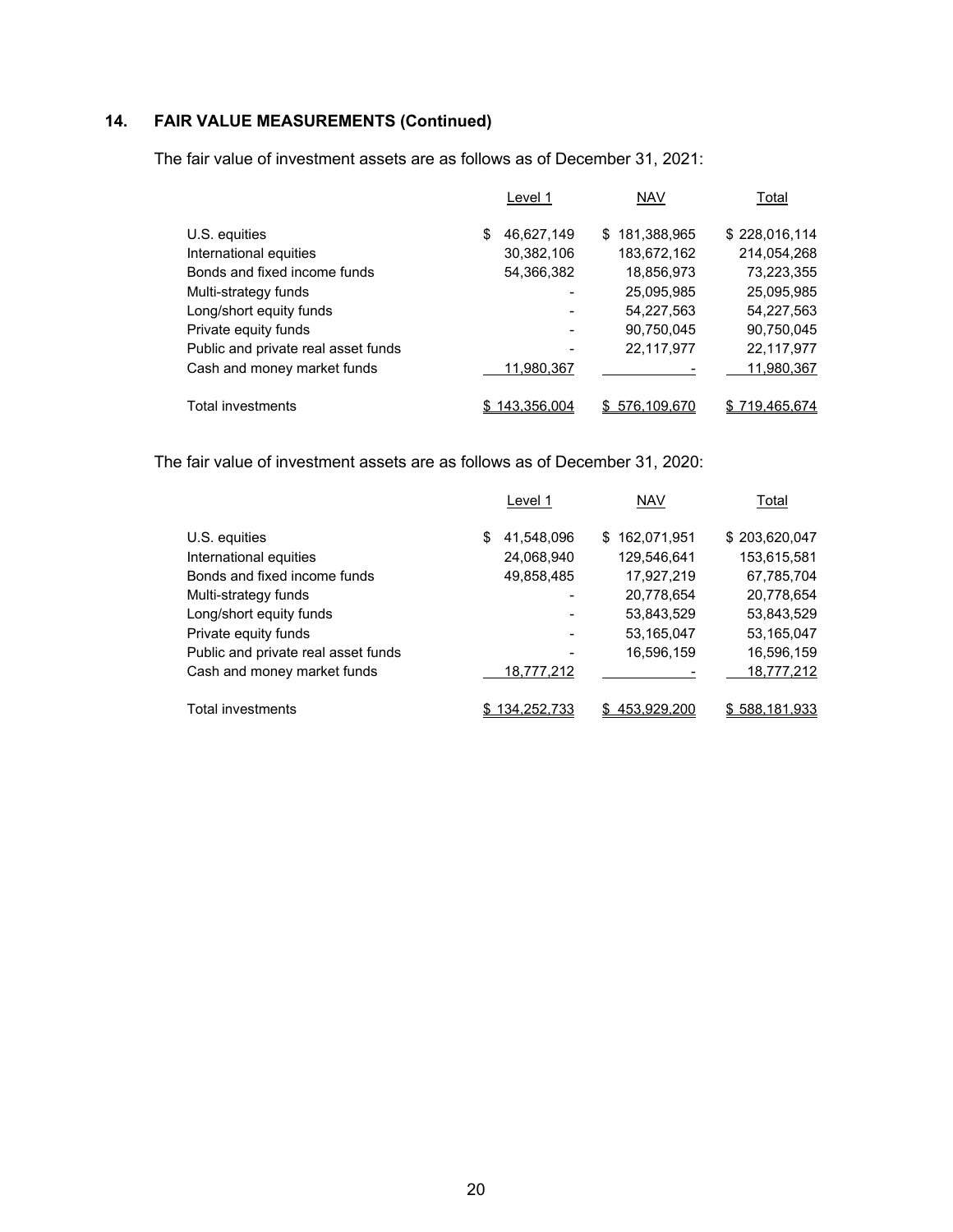## **14. FAIR VALUE MEASUREMENTS (Continued)**

The Foundation had the following investments that are valued using net asset value at December 31, 2021 and 2020 presented along with the related redemption notice periods and unfunded portions of capital and investment commitments:

December 31, 2021:

|                                        |                                                                            |                   | Unfunded     |
|----------------------------------------|----------------------------------------------------------------------------|-------------------|--------------|
| <b>Redemption Notice Period</b>        | Description                                                                | <b>NAV</b>        | Commitments  |
| Redeemable with up to 180 days notice: |                                                                            |                   |              |
|                                        | U.S. equities                                                              | 132,480,495<br>\$ | \$           |
|                                        | International equities                                                     | 140,990,006       |              |
|                                        | Bond and fixed income funds                                                | 18,856,973        |              |
|                                        | Multi-strategy funds                                                       | 25,095,985        |              |
|                                        | Long/short equity funds                                                    | 5,654,697         |              |
|                                        |                                                                            | 323,078,156       |              |
|                                        | Redeemable with up to 180 days notice after lock-up periods of 1-5 years:  |                   |              |
|                                        | U.S. equities                                                              | 48,908,470        |              |
|                                        | International equities                                                     | 42,682,156        |              |
|                                        | Private equity funds                                                       | 3,895,381         |              |
|                                        | Long/short equity                                                          | 48,572,866        |              |
|                                        | Public and private real asset funds                                        | 687,637           |              |
|                                        |                                                                            | 144,746,510       |              |
|                                        |                                                                            |                   |              |
|                                        | Illiquid with return of capital beginning 3 to 4 years from purchase date: |                   |              |
|                                        | Private equity funds                                                       | 86,854,664        | 21,486,979   |
|                                        | Public and private real asset funds                                        | 21,430,340        | 8,269,146    |
|                                        |                                                                            | 108,285,004       | 29,756,125   |
|                                        |                                                                            |                   |              |
| Total                                  |                                                                            | \$576,109,670     | \$29,756,125 |
|                                        |                                                                            |                   |              |
| <u>December 31, 2020:</u>              |                                                                            |                   |              |
|                                        |                                                                            |                   |              |
|                                        |                                                                            |                   | Unfunded     |
| <b>Redemption Notice Period</b>        | Description                                                                | <b>NAV</b>        | Commitments  |
| Redeemable with up to 180 days notice: |                                                                            |                   |              |
|                                        | U.S. equities                                                              | \$109,674,806     | \$           |
|                                        | International equities                                                     | 112,635,402       |              |
|                                        | Bond and fixed income funds                                                | 17,927,219        |              |
|                                        | Multi-strategy funds                                                       | 20,778,654        |              |
|                                        | Long/short equity funds                                                    | 5,798,601         |              |
|                                        |                                                                            | 266,814,682       |              |
|                                        | Redeemable with up to 180 days notice after lock-up periods of 1-5 years:  |                   |              |
|                                        | U.S. equities                                                              | 52,397,145        |              |
|                                        | International equities                                                     | 16,911,239        |              |
|                                        | Long/short equity funds                                                    | 48,044,928        |              |
|                                        |                                                                            | 117,353,312       |              |
|                                        |                                                                            |                   |              |
|                                        | Illiquid with return of capital beginning 3 to 4 years from purchase date: |                   |              |
|                                        | Private equity funds                                                       | 53,165,047        | 17,341,068   |
|                                        | Public and private real asset funds                                        | 16,596,159        | 11,035,211   |
|                                        |                                                                            | 69,761,206        | 28,376,279   |

| Total | \$453,929,200 | \$28.376.279 |
|-------|---------------|--------------|
|       |               |              |